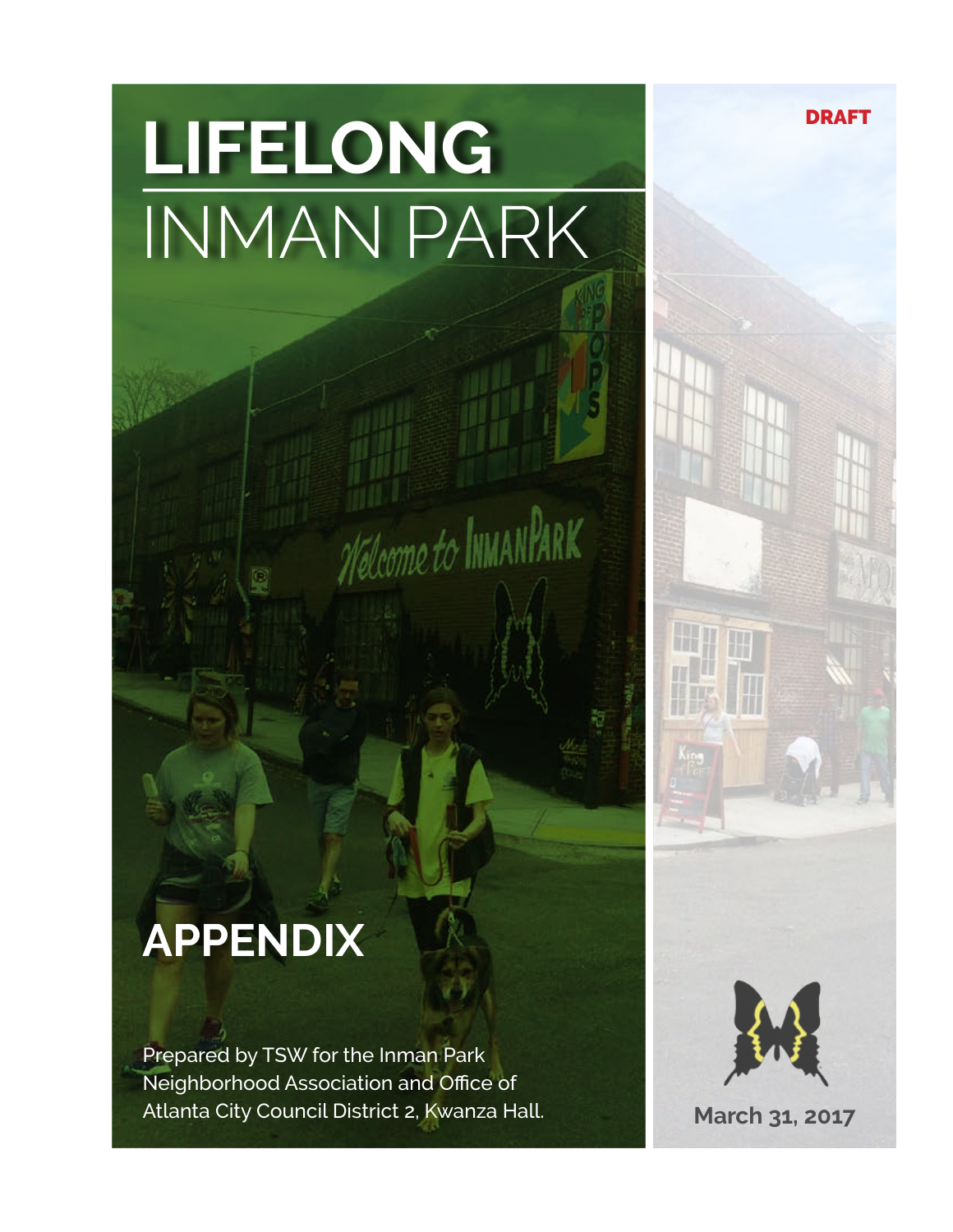

#### **City of Atlanta**

The Honorable Mayor **Kasim Reed**



#### **Atlanta City Council**

**Ceasar Mitchell**, President **Carla Smith**, District 1 **Kwanza Hall**, District 2 **Ivory Lee Young Jr.**, District 3 **Cleta Winslow**, District 4 **Natalyn Mosby Archibong**, District 5 **Alex Wan**, District 6 **Howard Shook**, District 7 **Yolanda Adrean**, District 8 **Felicia A. Moore, District 9. C.T. Martin**, District 10 **Keisha Bottoms**, District 11 **Joyce Sheperd**, District 12 **Michael Julian Bond**, Post 1 At-Large **Mary Norwood**, Post 2 At-Large **Andre Dickens,** Post 3 At-Large

#### **Department of Planning and Community Development**

**Tim Keane,** Commissioner **Office of Planning Charletta Wilson Jacks**, Director **Christian Olteanu**, Assistant Director **Jessica Lavandier**, Assistant Director **Jonathan Lewis,** Interim Director **Doug Young**, Assistant Director **Paul Thomas**, GIS Manager



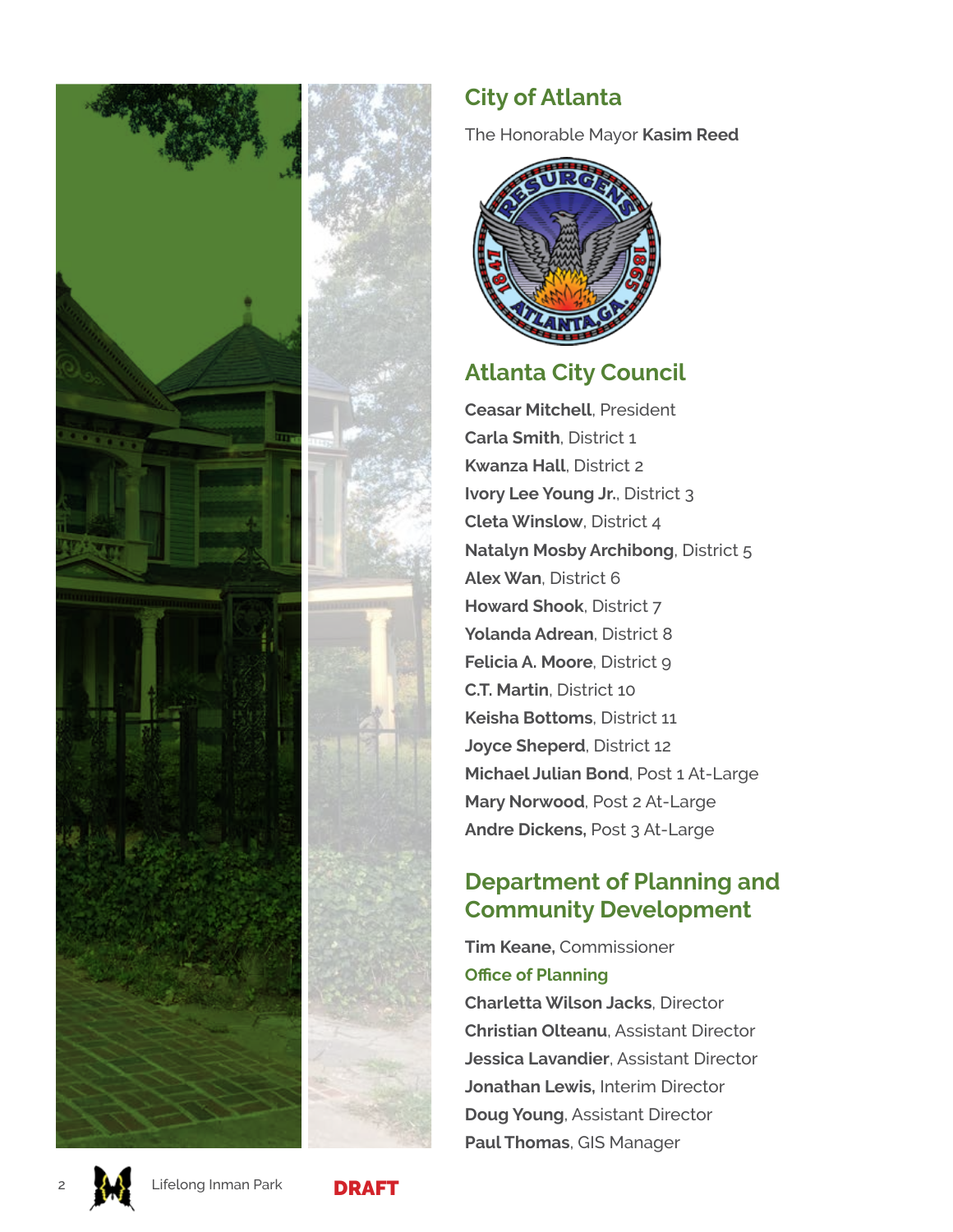#### **Appendix**



| <b>Community Assessment Matrix</b> | 14 |  |
|------------------------------------|----|--|
|                                    |    |  |



**Existing Transportation Project List 16**

*The concerted eforts of the Inman Park Neighborhood Association Board, the Lifelong Inman Park committee, and other neighborhood committees have made this plan possible.* 





3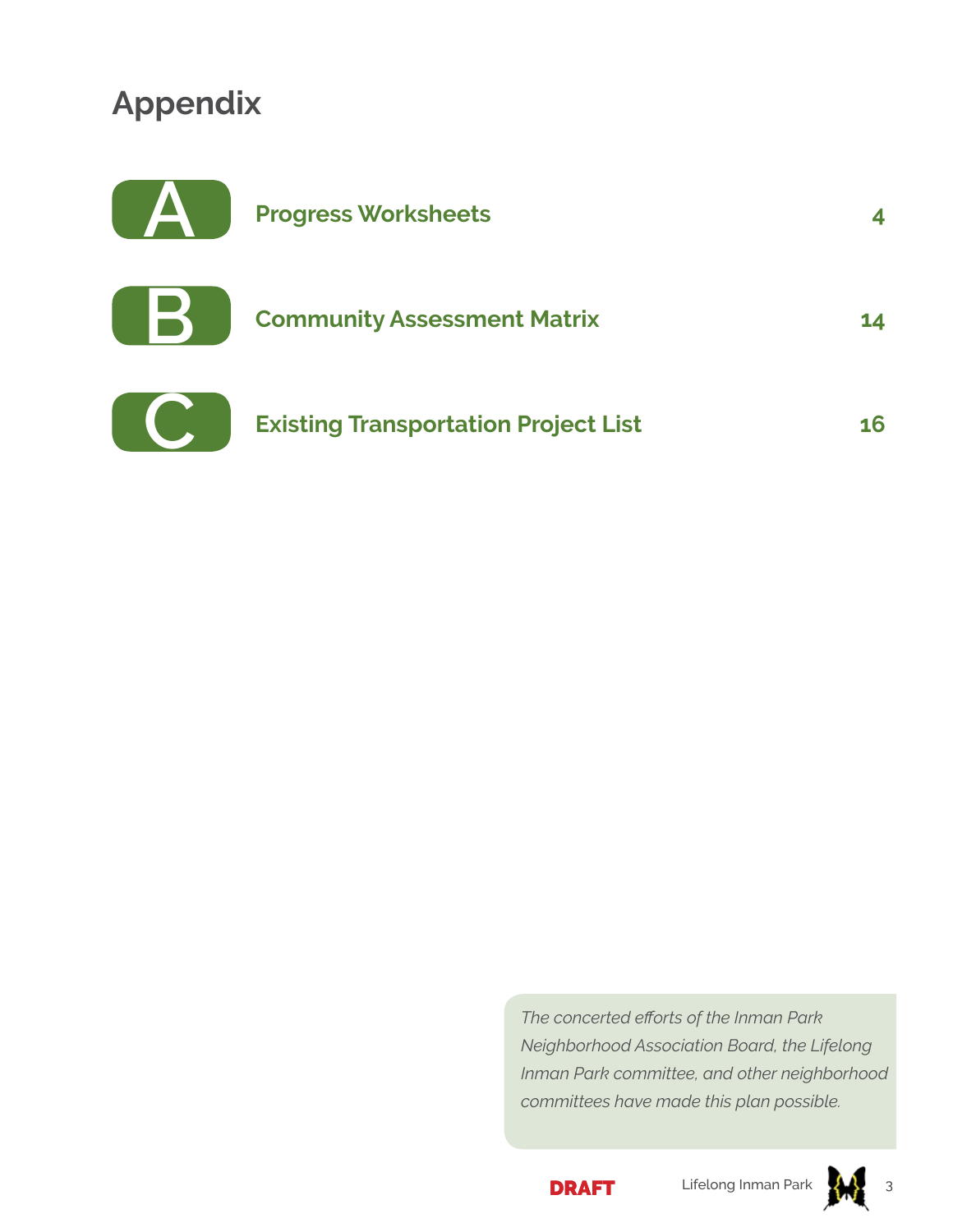#### **Appendix A: Housing Progress Worksheet**

*The following worksheet can be used as a tool for IPNA to track the status and responsible party for each project recommended in this plan for Lifelong Housing.* 

| <b>PROJECT</b> |                                                                                               | <b>RESPONSIBLE</b><br><b>PARTY</b> | <b>STATUS</b> |
|----------------|-----------------------------------------------------------------------------------------------|------------------------------------|---------------|
| $H-1$ :        | <b>Small-scale independent or assisted living housing</b><br>options.                         |                                    |               |
| Н-1А:          | Inventory existing vacant land and multifamily units for adaptive use or construction.        |                                    |               |
|                | Compile listing of potential properties.                                                      |                                    |               |
|                | Research ownership of properties.                                                             |                                    |               |
|                | Request demographic data from ARC.                                                            |                                    |               |
|                | Consider economic feasibility.                                                                |                                    |               |
|                | Prepare summary showing marketability for developers.                                         |                                    |               |
|                | Assure effective on-going communication between committee efforts and IPNA Board, primarily   |                                    |               |
| H-1B:          | <b>Planning, Zoning and Historic Preservation VPs.</b>                                        |                                    |               |
|                | Include appropriate Board Members in strategy                                                 |                                    |               |
|                | development                                                                                   |                                    |               |
|                | Establish clear expectations and responsibilities for all                                     |                                    |               |
|                | parties                                                                                       |                                    |               |
|                | Attend meetings.                                                                              |                                    |               |
|                | Shared Report                                                                                 |                                    |               |
|                | Collaborate with adjacent neighborhoods (e.g. Candler Park, Lake Claire, Druid Hills, Poncey  |                                    |               |
| H-1C:          | Highland, Old 4th Ward) to determine interest and support for an in-town neighborhood focused |                                    |               |
|                | approach to the project.                                                                      |                                    |               |
|                | Meet with neighborhood representatives to determine                                           |                                    |               |
|                | feasibility and interest.                                                                     |                                    |               |
|                | Share strategies and processes                                                                |                                    |               |
|                | Prepare meeting summary with recommendations.                                                 |                                    |               |
| $H - 1D$ :     | Explore existing projects and meet/consult with supportive housing professionals              |                                    |               |
|                | Identify other local non-profit Personal Care Homes,                                          |                                    |               |
|                | Assisted Living, and Service Provider Organizations                                           |                                    |               |





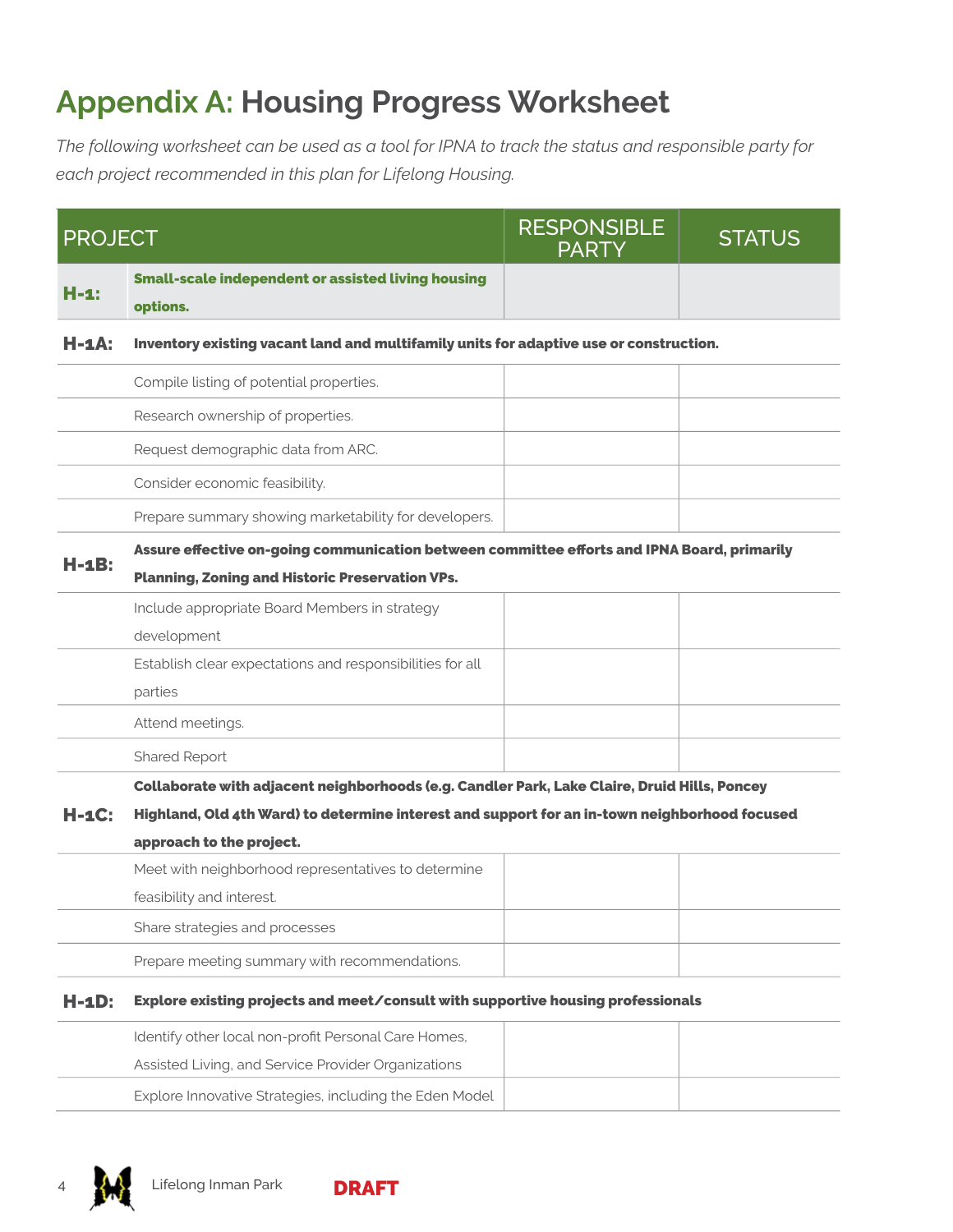| <b>PROJECT</b> |                                                            | <b>RESPONSIBLE</b><br><b>PARTY</b> | <b>STATUS</b> |
|----------------|------------------------------------------------------------|------------------------------------|---------------|
|                | Work in conjunction with IPNA Board to explore possible    |                                    |               |
|                | housing opportunities in the Moreland Avenue LCI           |                                    |               |
| H-1E:          | Identify/engage potential developers                       |                                    |               |
|                | Reach out to identified developers who will build Senior   |                                    |               |
|                | friendly housing                                           |                                    |               |
|                | Reach out to developers who specifically focus on the      |                                    |               |
|                | senior market.                                             |                                    |               |
| H-1F:          | Provide on-going support for project                       |                                    |               |
|                | Provide information to interested parties.                 |                                    |               |
|                | Continued engagement with IPNA Board and                   |                                    |               |
|                | membership in an advisory committee capacity among         |                                    |               |
|                | all interested parties including IPNA, developer, city and |                                    |               |
|                | partners.                                                  |                                    |               |
|                | Periodically review status of all strategies and update or |                                    |               |
|                | revise as needed to response to current conditions.        |                                    |               |
| $H-2:$         | <b>Citywide accessory dwelling unit discussions.</b>       |                                    |               |
|                |                                                            |                                    |               |
| $H-3:$         | <b>House-sharing.</b>                                      |                                    |               |
|                |                                                            |                                    |               |
| H-4:           | <b>On-street disabled persons parking spaces.</b>          |                                    |               |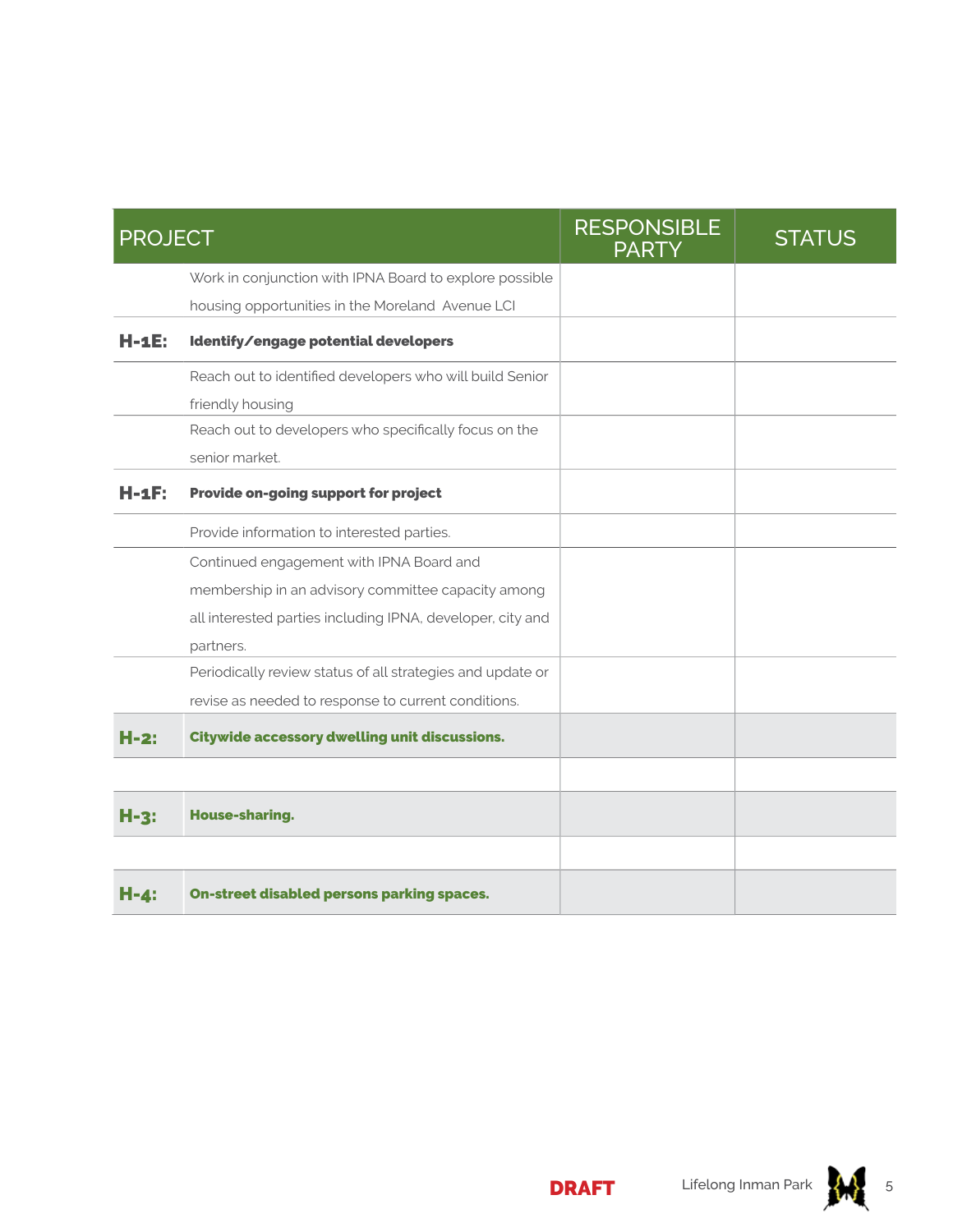#### **Appendix A: Access to Services Progress Worksheet**

*The following worksheet can be used as a tool for IPNA to track the status and responsible party for each project recommended in this plan for Lifelong Access to Services.* 

|        | <b>PROJECT</b>                                                  | <b>RESPONSIBLE</b><br><b>PARTY</b> | <b>STATUS</b> |
|--------|-----------------------------------------------------------------|------------------------------------|---------------|
| $S-1:$ | <b>Supportive service program.</b>                              |                                    |               |
|        | Create a listing                                                |                                    |               |
|        | Make available through website and other identified means       |                                    |               |
|        | working in partnership with Social Interaction Committee to     |                                    |               |
|        | distribute information                                          |                                    |               |
|        | Identify gaps in services                                       |                                    |               |
|        | Explore innovative opportunities for providing informal and     |                                    |               |
|        | formal services                                                 |                                    |               |
|        | Make services available through volunteers, non profits, barter |                                    |               |
|        | system, shared services, intergenerational exchange, escort     |                                    |               |
|        | transportation and home repair                                  |                                    |               |
|        | Develop with IPNA Board a program policy recommendation         |                                    |               |
|        | plan                                                            |                                    |               |
|        | Meet with neighborhood representatives to determine feasibility |                                    |               |
|        | and interest.                                                   |                                    |               |
|        | Share strategies and processes                                  |                                    |               |
| $S-2:$ | Neighborhood volunteer program.                                 |                                    |               |
|        |                                                                 |                                    |               |
| -2:    | <b>Focused information sessions.</b>                            |                                    |               |

| 5-31 | Focused information sessions.                                    |  |
|------|------------------------------------------------------------------|--|
|      | Solicit new committee members and conduct initial meeting        |  |
|      | Identify priorities from September Community Workshop            |  |
|      | Feedback session: Personalized transportation, odd jobs/         |  |
|      | assistance from vetted sources, technology support tech for in-  |  |
|      | home consults, methods of offering resource listing, information |  |
|      | sharing methods and in-home support when needed                  |  |
|      | Plan and provide quarterly information sessions                  |  |
|      | Conduct participant surveys to evaluate topic and presenter      |  |



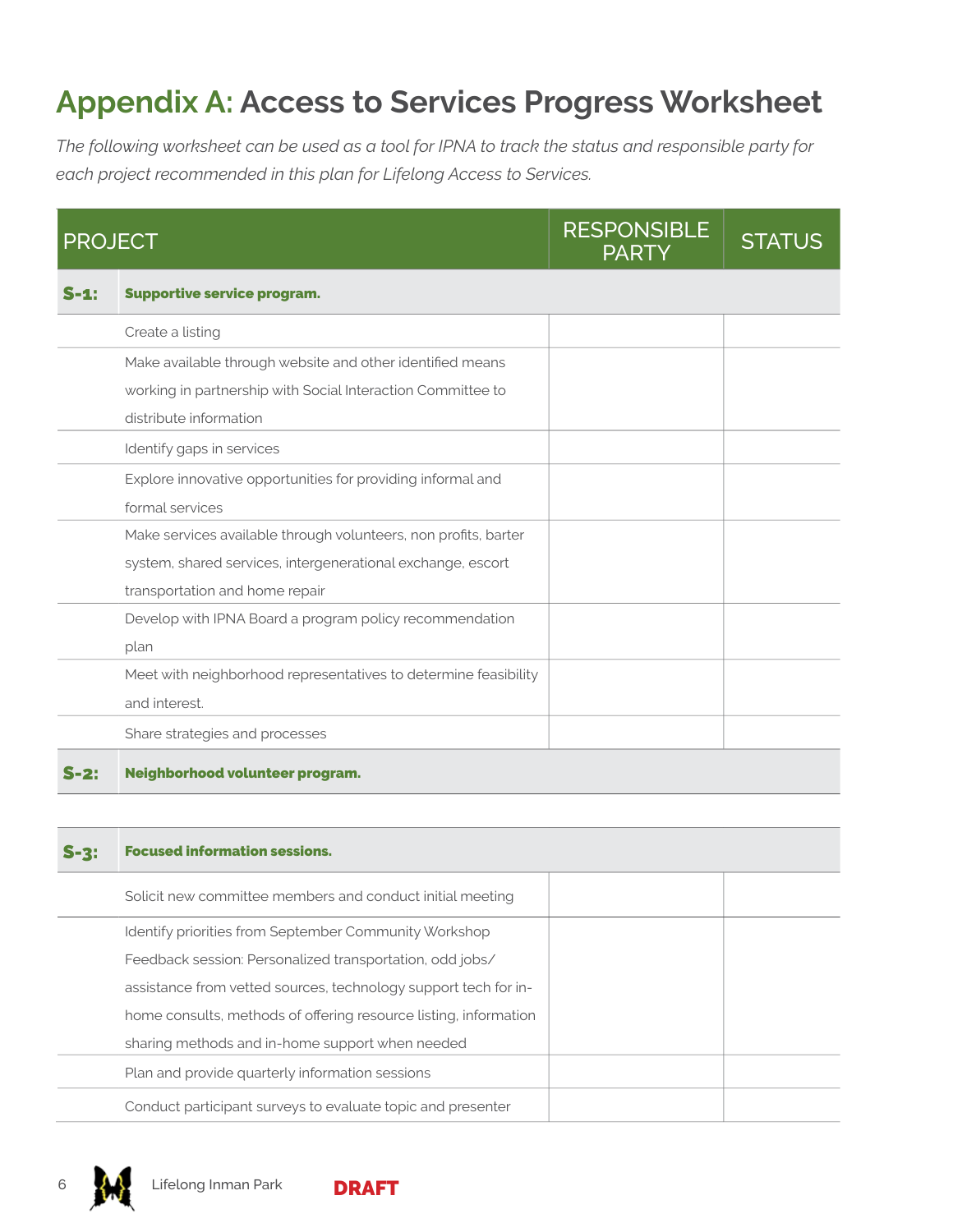| <b>PROJECT</b> |                                                             | <b>RESPONSIBLE</b><br><b>PARTY</b> | <b>STATUS</b> |
|----------------|-------------------------------------------------------------|------------------------------------|---------------|
| $S - 4:$       | Aging and caregiver individual consultations.               |                                    |               |
|                | Publicize availability and contact information on available |                                    |               |
|                | resource person(s)                                          |                                    |               |
|                | Work with Inman Park Church and publicize available support |                                    |               |
|                | and counseling for Inman Park older adults and caregivers   |                                    |               |

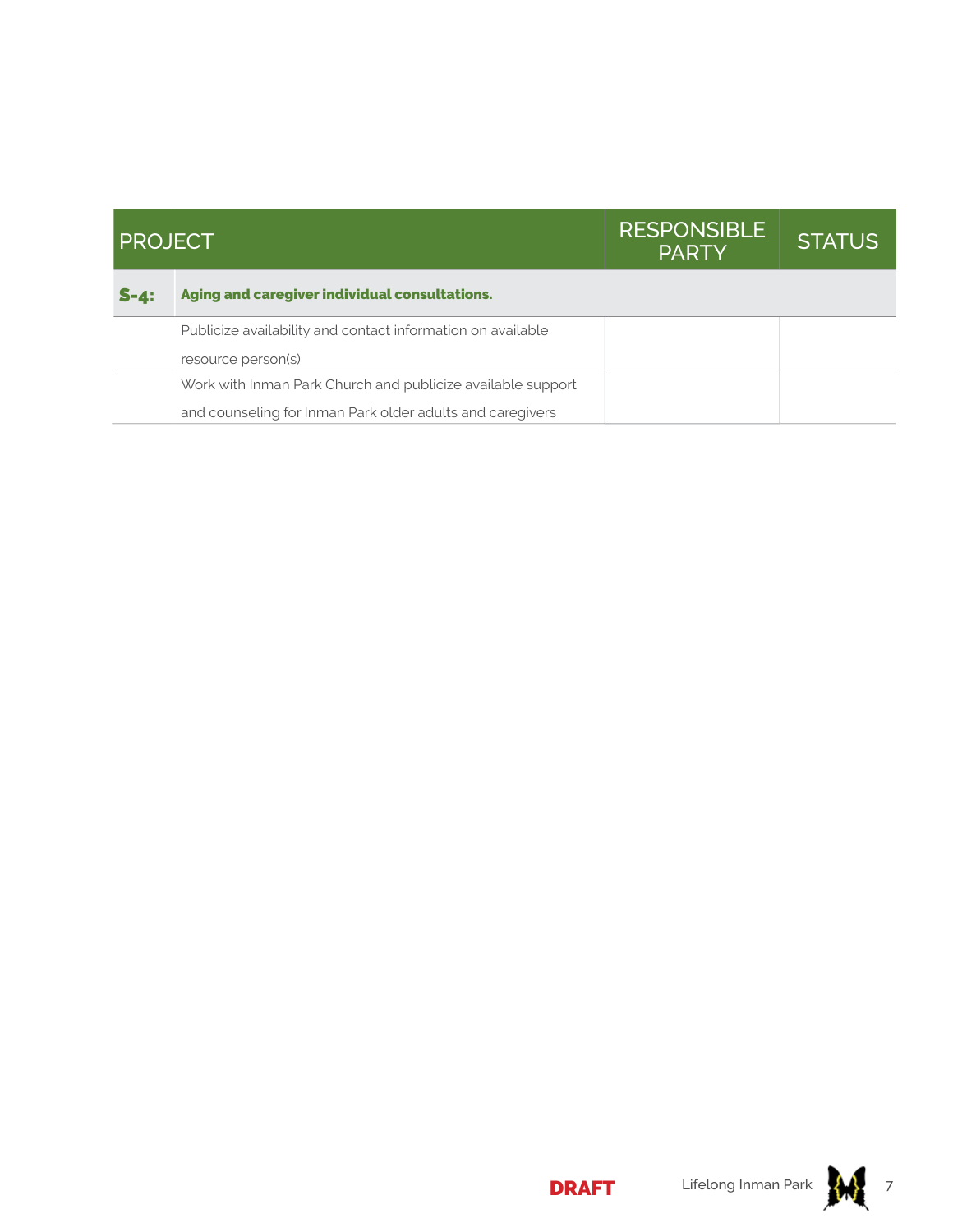#### **Appendix A: Social Interaction Progress Worksheet**

*The following worksheet can be used as a tool for IPNA to track the status and responsible party for each project recommended in this plan for Lifelong Social Interaction.* 

| <b>PROJECT</b> |                                                                 | <b>RESPONSIBLE</b><br><b>PARTY</b> | <b>STATUS</b> |
|----------------|-----------------------------------------------------------------|------------------------------------|---------------|
| I-1:           | <b>New resident welcome packages.</b>                           |                                    |               |
|                | Create standard welcome message                                 |                                    |               |
|                | Update the Inman Park map and create one to include             |                                    |               |
|                | neighborhood information (i.e. IPNA membership,                 |                                    |               |
|                | Security Patrol information, important websites, and social     |                                    |               |
|                | opportunities, etc.) as identified by IPNA committees.          |                                    |               |
|                | Develop Inman Park Security Patrol promotion, perhaps           |                                    |               |
|                | including an incentive for first-time members (example- one     |                                    |               |
|                | month free)                                                     |                                    |               |
|                | Determine packaging for welcome packages                        |                                    |               |
|                | Distribute to homeowners through a neighborhood                 |                                    |               |
|                | Ambassador system                                               |                                    |               |
|                | Distribution to high-density complexes (25+ units) through      |                                    |               |
|                | rental/leasing agents                                           |                                    |               |
| -2:            | Planned social activities that appeal to residents of all ages. |                                    |               |
|                | Shenanigans in the Park - launch Sunday afternoon games in      |                                    |               |
|                | Poplar Circle to include croquet, badminton, etc.               |                                    |               |
|                | Neighbors' Stroll - continue to promote and attract new         |                                    |               |
|                | strollers                                                       |                                    |               |
|                | Bocce Ball Teams - assist park committee with future events     |                                    |               |
|                | and promotion                                                   |                                    |               |
|                | Promote Inman Park Church as a center for neighborhood          |                                    |               |
|                | activities and information services                             |                                    |               |
| $l-3$ :        | <b>Event publicity.</b>                                         |                                    |               |
|                | Use yard signs to promote IPNA meetings, Porch Party,           |                                    |               |
|                | Neighbors' Stroll, Bocce, and Security Patrol                   |                                    |               |
|                | Develop sign content and order through Icebox                   |                                    |               |
|                | Identify team to manage placement and removal                   |                                    |               |



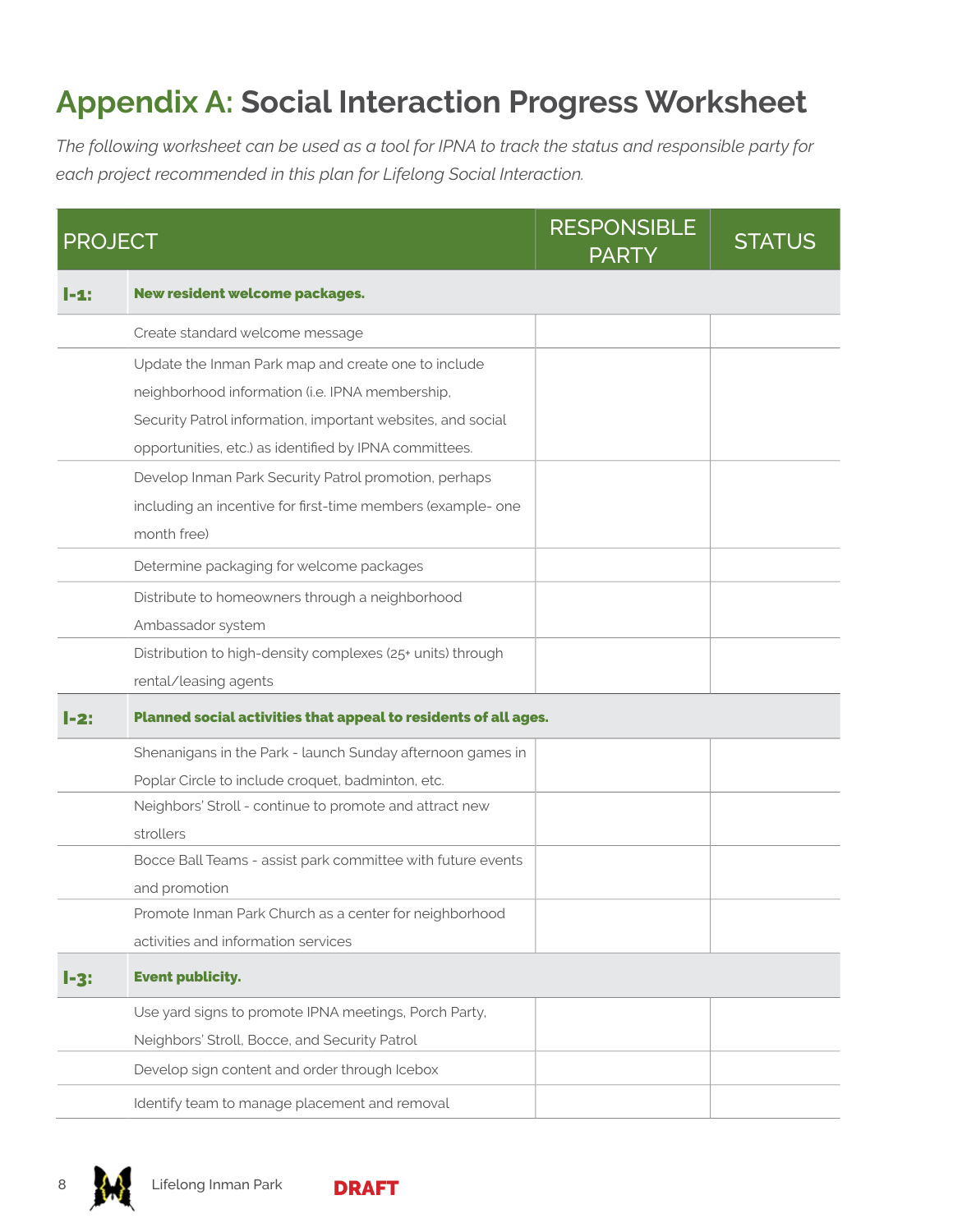| <b>PROJECT</b> |                                                             | <b>RESPONSIBLE</b><br><b>PARTY</b> | <b>STATUS</b> |
|----------------|-------------------------------------------------------------|------------------------------------|---------------|
|                | Utilize Inman Park Facebook page - investigate current      |                                    |               |
|                | monitoring and coordinate information with that monitor     |                                    |               |
|                | Launch a Lifelong Inman Park link on the Inman Park website |                                    |               |
|                | which directs users to Lifelong information                 |                                    |               |
| I-4:           | <b>Makeshift spaces.</b>                                    |                                    |               |
|                | Incorporate makeshift spaces for public engagement into     |                                    |               |
|                | new developments or existing spaces.                        |                                    |               |
| $1 - 5:$       | Urban agriculture.                                          |                                    |               |
|                | Explore ways to create spaces for urban agriculture (i.e.   |                                    |               |
|                | community gardens                                           |                                    |               |
| $l-6:$         | <b>Inman Quarter gathering space.</b>                       |                                    |               |
|                | Activate pedestrian covered walkway beneath Inman Quarter   |                                    |               |
|                | Apartments.                                                 |                                    |               |
| $I-7:$         | <b>City parks.</b>                                          |                                    |               |
|                | Poplar Circle Development - develop an Adult Playground in  |                                    |               |
|                | this space                                                  |                                    |               |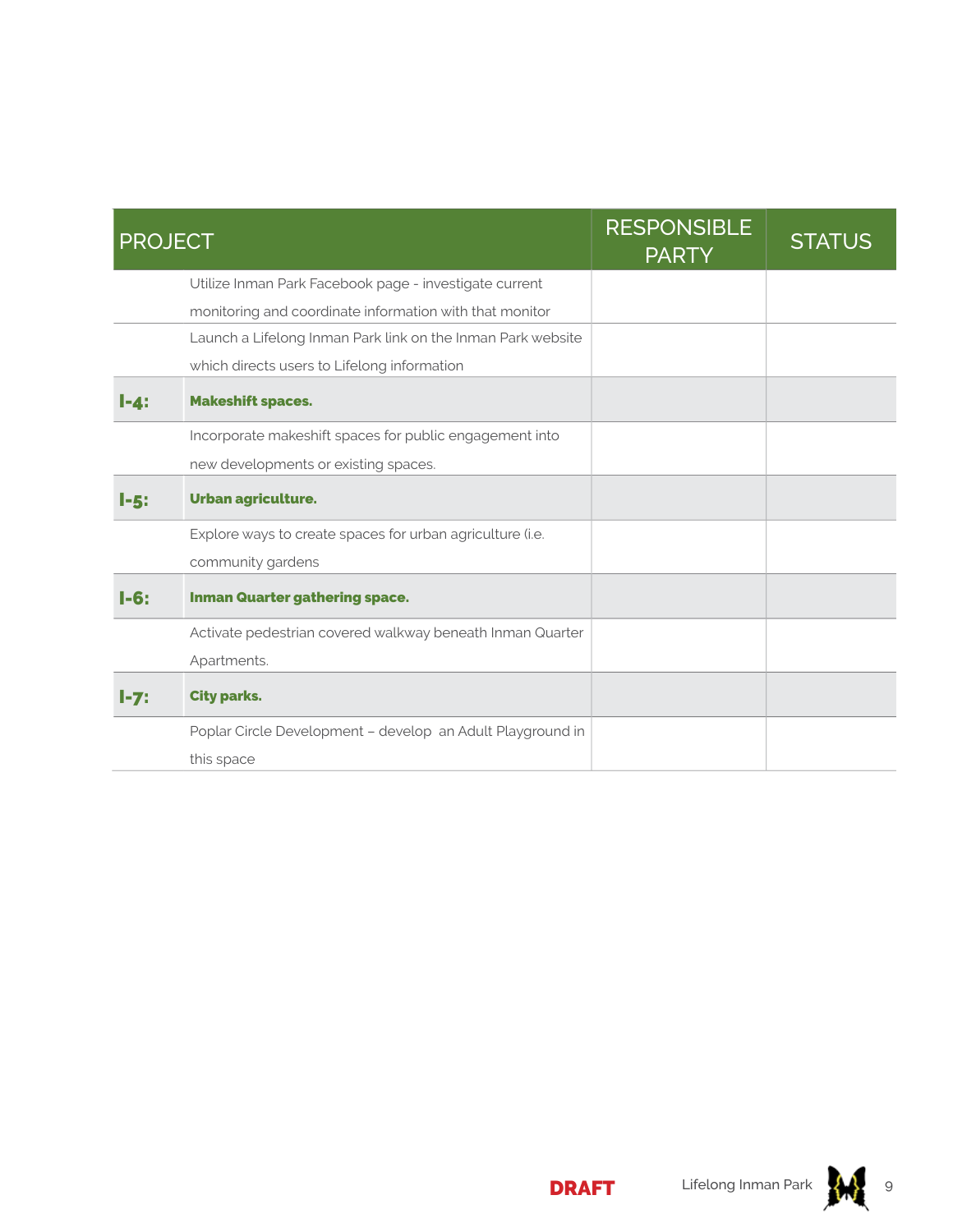#### **Appendix A: Mobility and Accessibility Progress Worksheet**

*The following worksheet can be used as a tool for IPNA to track the status and responsible party for each project recommended in this plan for Lifelong Mobility and Accessibility.* 

| <b>PROJECT</b> |                                                                                                                                                                      | <b>RESPONSIBLE</b><br><b>PARTY</b> | <b>STATUS</b> |
|----------------|----------------------------------------------------------------------------------------------------------------------------------------------------------------------|------------------------------------|---------------|
| M-1:           | <b>Sidewalk repairs</b>                                                                                                                                              |                                    |               |
|                |                                                                                                                                                                      |                                    |               |
| $M-1a$ :       | <b>Existing sidewalk and crosswalk surveys.</b>                                                                                                                      |                                    |               |
|                | Complete a street by street survey of existing sidewalk and<br>crosswalk conditions.                                                                                 |                                    |               |
| $M-1b$ :       | <b>Ongoing funding.</b>                                                                                                                                              |                                    |               |
|                | Prepare and submit Sidewalk Funding request and proposal to<br><b>IPNA Board.</b>                                                                                    |                                    |               |
| -1C:           | Sidewalk program refinement.                                                                                                                                         |                                    |               |
|                | Expand the Inman Park Sidewalk Program to include individual<br>homeowners and homeowners on target streets where<br>multiple sidewalks pose risk to pedestrians.    |                                    |               |
|                | Refine participation criteria using the assignment of weights<br>for: current status/condition; location on target street' and<br>contiguous location of sidewalks   |                                    |               |
|                | Evaluate and increase subsidy levels from current 3 levels (50%,<br>55%, and 60%) to include allocations for sidewalk replacement<br>on target streets.              |                                    |               |
|                | Explore the use of pavers versus the use of poured concrete.                                                                                                         |                                    |               |
| <b>M-1d:</b>   | Sidewalk program promotion.                                                                                                                                          |                                    |               |
|                | Place articles and postings in the Advocator, IPNA Website, and<br>Nextdoor Inman Park to provide information about applications<br>and to promote sidewalk repairs. |                                    |               |
|                | Prepare and distribute an information sheet on Inman Park<br>Sidewalk Program<br>Continue the placement of yard signs to announce and                                |                                    |               |
|                | celebrate the replacements of sidewalks.                                                                                                                             |                                    |               |



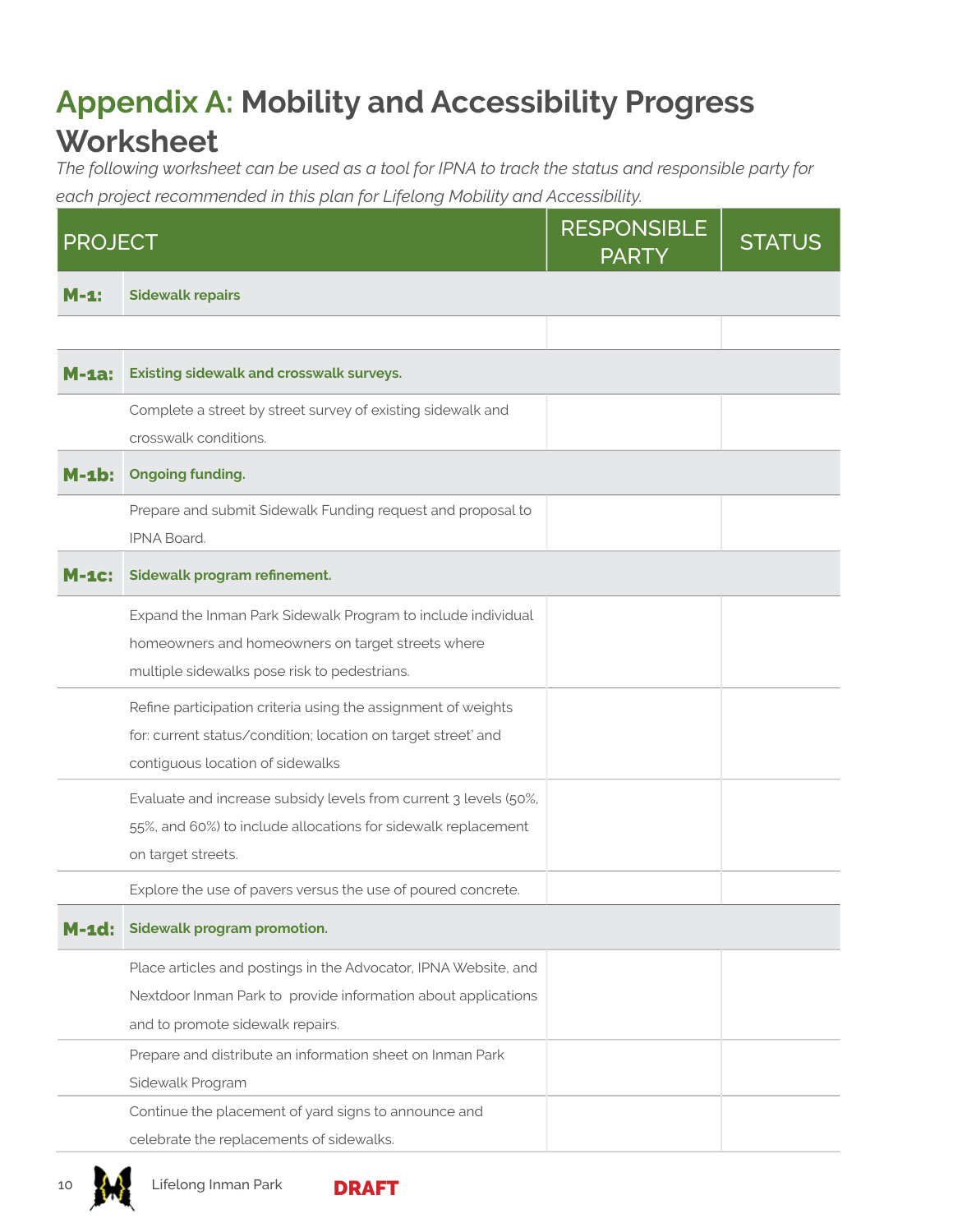| <b>PROJECT</b> |                                                                 | <b>RESPONSIBLE</b><br><b>PARTY</b> | <b>STATUS</b> |
|----------------|-----------------------------------------------------------------|------------------------------------|---------------|
|                | Restart the Neighborhood Stroll, a monthly walking group and    |                                    |               |
|                | focus attention on walkability and lack thereof throughout the  |                                    |               |
|                | neighborhood effective Spring, 2017.                            |                                    |               |
| <b>M-1e:</b>   | Arborist guidance.                                              |                                    |               |
|                | Secure, through the Tree Watch Committee, the services of       |                                    |               |
|                | an arborist for consultation with homeowner and sidewalk        |                                    |               |
|                | re grading problem tree situations.<br>contractor               |                                    |               |
|                | Select appropriate site to demonstrate the use and cost of      |                                    |               |
|                | landscape slate a method to bridge root growth and apply.       |                                    |               |
| M-1f:          | <b>Satisfaction survey.</b>                                     |                                    |               |
|                | Develop a survey tool to measure level of satisfaction with a   |                                    |               |
|                | application process, paperwork requirements, and sidewalk       |                                    |               |
|                | replacement work                                                |                                    |               |
|                | Administer satisfaction tool.                                   |                                    |               |
| $M-1g$ :       | Sidewalk maintenance program.                                   |                                    |               |
|                | Establish process for annual assessments of sidewalks           |                                    |               |
|                | replaced in previous years with focus on status of sidewalk     |                                    |               |
|                | surface and tree roots                                          |                                    |               |
|                | Research methods for making repairs to sidewalk (pavers or      |                                    |               |
|                | concrete)                                                       |                                    |               |
|                | Obtain City of Atlanta approval for application of the proposed |                                    |               |
|                | methods                                                         |                                    |               |
|                | Where applicable, provide homeowners with maintenance           |                                    |               |
|                | options and encourage application to prevent further            |                                    |               |
|                | deterioration                                                   |                                    |               |
| $M-1h$ :       | <b>City process revisions.</b>                                  |                                    |               |
|                |                                                                 |                                    |               |

M-2: **City sidewalk replacement.**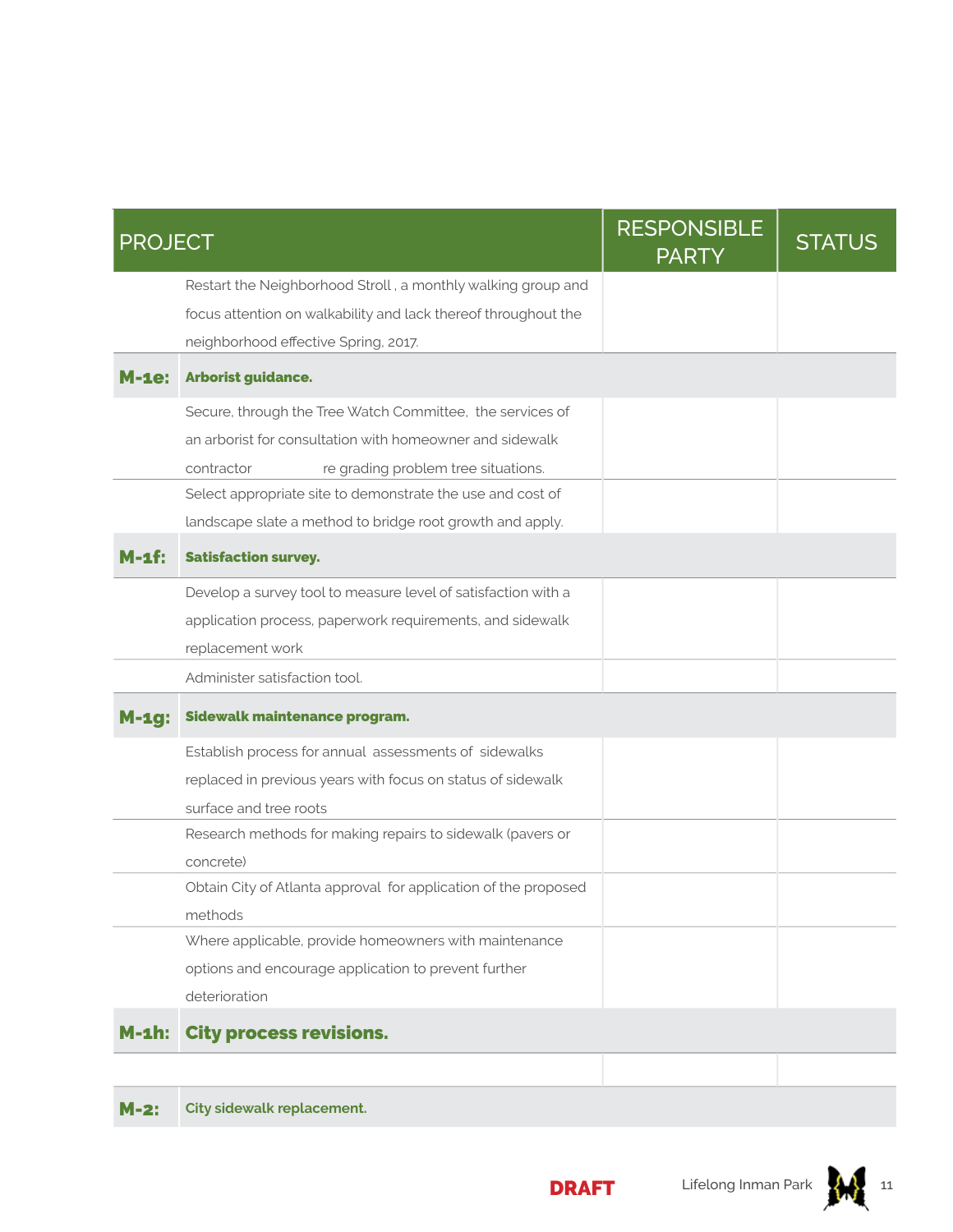| <b>PROJECT</b> |                                                                    | <b>RESPONSIBLE</b><br><b>PARTY</b> | <b>STATUS</b> |
|----------------|--------------------------------------------------------------------|------------------------------------|---------------|
|                | Request City support for replacement of sidewalks surrounding      |                                    |               |
|                | Delta Place, Triangle Park and a section of Poplar Circle Park     |                                    |               |
|                | Review current processes with focus on amount of paperwork         |                                    |               |
|                | required for bonding and permitting as well as the time required   |                                    |               |
|                | for completing the permitting process                              |                                    |               |
|                | Request City assistance for reducing and expediting the            |                                    |               |
|                | sidewalk bonding and permitting process which require              |                                    |               |
|                | extraordinary paperwork and time resulting in delaying the         |                                    |               |
|                | replacement process by 6 - 8 weeks.                                |                                    |               |
|                | Conduct individualized outreach and offer the 70% subsidy level    |                                    |               |
|                | to encourage homeowners on the target street to participate in     |                                    |               |
|                | the Sidewalk Program                                               |                                    |               |
|                | Finalize target street owner applications and participation,       |                                    |               |
|                | collect information necessary for City permit applications,        |                                    |               |
|                | facilitate contractual agreements between homeowner and            |                                    |               |
|                | contractor                                                         |                                    |               |
|                | Obtain necessary City of Atlanta sidewalk replacement permits      |                                    |               |
|                | for target street sidewalks                                        |                                    |               |
|                | Complete target street sidewalk replacements                       |                                    |               |
| M-3:           | <b>Street crossings upgrades.</b>                                  |                                    |               |
|                |                                                                    |                                    |               |
| M-4.           | Redevelopment streetscape upgrades.                                |                                    |               |
|                |                                                                    |                                    |               |
| $M-5$ :        | <b>Mobility and accessibility partnerships.</b>                    |                                    |               |
|                | Expand parnerships with local advocacy groups that work to         |                                    |               |
|                | create walkable communities.                                       |                                    |               |
| M-6:           | <b>Wayfinding.</b>                                                 |                                    |               |
|                | Add wayfinding signage, for all modes of transportation that       |                                    |               |
|                | aim to slow traffic and are legible for the aging population (i.e. |                                    |               |
|                | public art and creative signage installations) when appropriate.   |                                    |               |
| $M-7$ :        | <b>Ride-sharing.</b>                                               |                                    |               |



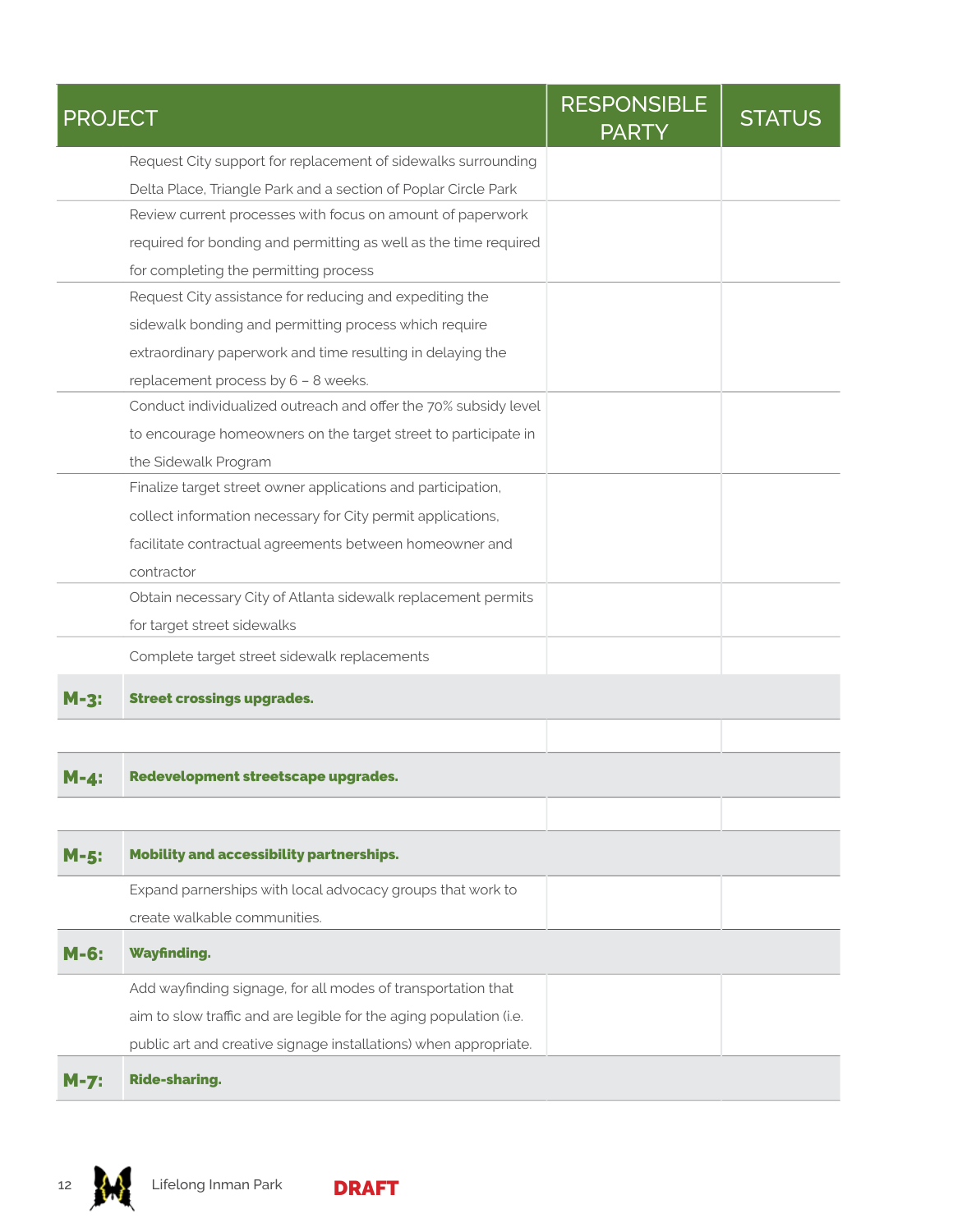| <b>PROJECT</b> |                                                            | <b>RESPONSIBLE</b><br><b>PARTY</b> | <b>STATUS</b> |
|----------------|------------------------------------------------------------|------------------------------------|---------------|
|                | Improve mobility and accessibility for non-drivers through |                                    |               |
|                | technology (i.e. "Grandparent Uber")                       |                                    |               |
| $M-8$ :        | Volunteer driver program.                                  |                                    |               |
|                |                                                            |                                    |               |
| $M-9$ :        | <b>Public lighting repairs.</b>                            |                                    |               |
|                |                                                            |                                    |               |
|                | M-10: Private lighting.                                    |                                    |               |
|                |                                                            |                                    |               |
|                | M-11: Transit promotion.                                   |                                    |               |
|                |                                                            |                                    |               |
| $M-12:$        | <b>Paratransit.</b>                                        |                                    |               |
|                |                                                            |                                    |               |
| $M-13:$        | <b>On-going engagement.</b>                                |                                    |               |

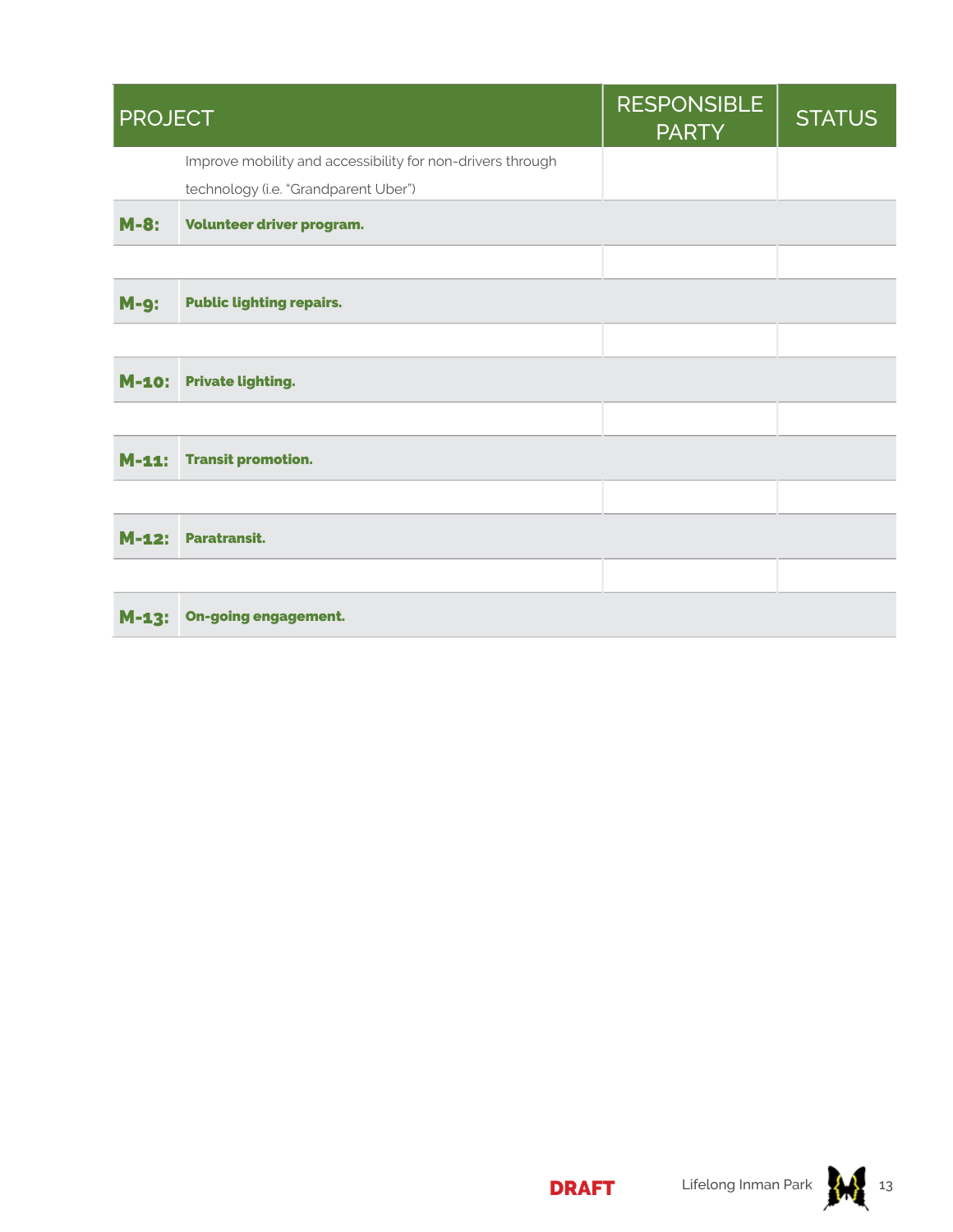#### **Appendix B: Communities Assessment Matrix**

*This matrix details which principles of a Lifelong Community are met, partially met, or not met. The table below can be used as a tool for IPNA to track Inman Park's progress.*

|  | <b>PRINCIPLE</b>                                                          | MFT? |
|--|---------------------------------------------------------------------------|------|
|  | Streets that are welcoming and un-intimidating                            |      |
|  | Traffic calming strategies that make the environment feel safe            |      |
|  | Plantings and fencing positioned to reduce traffic noise                  |      |
|  | Engaging frontages that include diverse urban and building form           |      |
|  | Walkable/fall-safe sidewalks                                              |      |
|  | Manage sidewalks during any const./repair to avoid access barriers        |      |
|  | Manage sidewalks to avoid cluttering of pedestrian environment            |      |
|  | Grade level changes that are clearly marked and well-lit                  |      |
|  | Handrails installed where appropriate                                     |      |
|  | Curb cuts at all intersections                                            |      |
|  | Pedestrian friendly sidewalk paving                                       |      |
|  | Trees for shade                                                           |      |
|  | Sensory cues at decision points, such as junctions or grade changes       |      |
|  | Adequate pedestrian lighting                                              |      |
|  | Crossable streets                                                         |      |
|  | Accommodation for specialized vehicles (power chairs, golf carts, etc.)   |      |
|  | Sitting arrangements to provide respite and facilitate conversation       |      |
|  | Sturdy seating with arm and back rests, made of appropriate materials     |      |
|  | Covered bus stops with seating                                            |      |
|  | Areas of sun and shade considered in the design of the street             |      |
|  | Doors requiring less than 5 lbs of pressure to open with lever handles    |      |
|  | Consideration for required vegetative buffers and pedestrian access       |      |
|  | Consideration given to parking requirements and pedestrian access         |      |
|  | Centralized transit waiting areas                                         |      |
|  | Transit stops that provide protection from rain, wind and sun             |      |
|  | Smart transit technology that alerts riders to bus/shuttle's arrival time |      |
|  | Smart transit tech. alerts bus drivers to riders waiting out of sight     |      |
|  | Stops for shuttles, jitneys, buses and light rail                         |      |

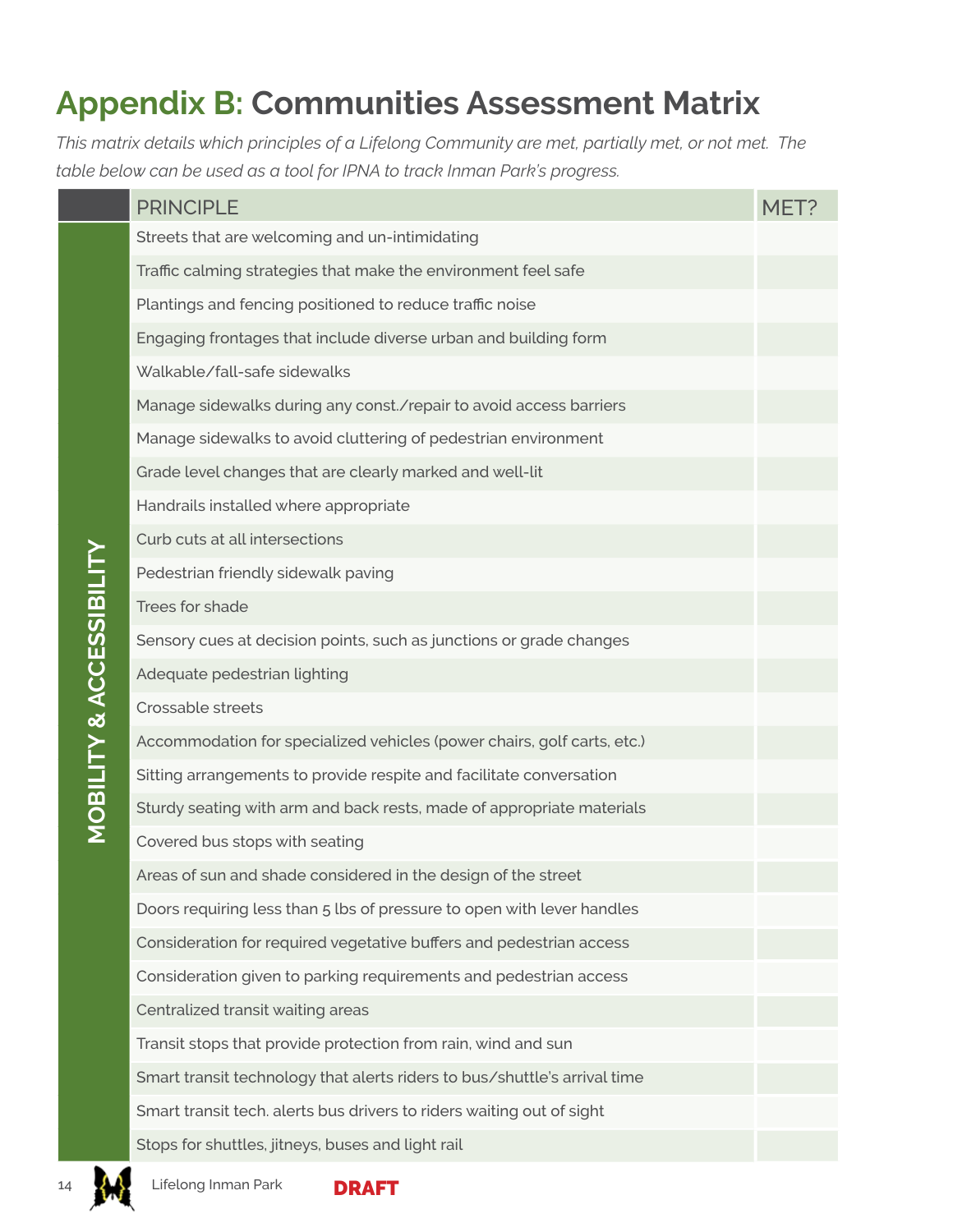*Yes, this principle is met in the study area* Í

*Partly Yes, this principle is met in parts of the study area* Ò

*No, this principle is not met anywhere in the study area* Î

|                         | <b>PRINCIPLE</b>                                                                          | MET? |
|-------------------------|-------------------------------------------------------------------------------------------|------|
|                         | Diversity of housing (varying sizes, products)                                            |      |
|                         | Accessibility of housing products                                                         |      |
|                         | Workforce housing                                                                         |      |
| <b>HOUSING</b>          | Range of supportive housing types, such as assisted living, co-housing, etc.              |      |
|                         | Range of specialized housing types (co-housing, models that address disabilities)         |      |
|                         | Accessible spaces as appropriate based on community accessibility standards               |      |
|                         | Front yard gardens, porches and stoops                                                    |      |
|                         | Reinforcement of found gathering places                                                   |      |
|                         | Community rooms (for exercise classes, meetings, movies)                                  |      |
| SOCIAL<br>INTERACTION   | Opportunities for meaningful volunteer activities (e.g. tutoring)                         |      |
|                         | Active and passive open space such as dog parks, playgrounds, etc.                        |      |
|                         | Third-places such as parks, shops, community centers, etc.                                |      |
|                         | Daily needs within safe and inviting walking distance                                     |      |
|                         | Fall-safe environment                                                                     |      |
|                         | Shorter block sizes                                                                       |      |
|                         | Walkable destinations                                                                     |      |
|                         | Designated walking loop                                                                   |      |
|                         | Exercise and recreation venues (e.g. bocce, dancing, tennis, yoga, tai chi)               |      |
| <b>EALTHY LIVING</b>    | Swimming pool                                                                             |      |
|                         | Community equipped with access to health services and education                           |      |
|                         | Community concierge (and case management)                                                 |      |
|                         | Neighborhood access to healthy foods                                                      |      |
|                         | Community bulletin boards                                                                 |      |
|                         | Way-finding signage                                                                       |      |
| ACCESS TO<br>  SERVICES | Community must have local access to ordinary daily needs that are location<br>appropriate |      |
|                         |                                                                                           |      |

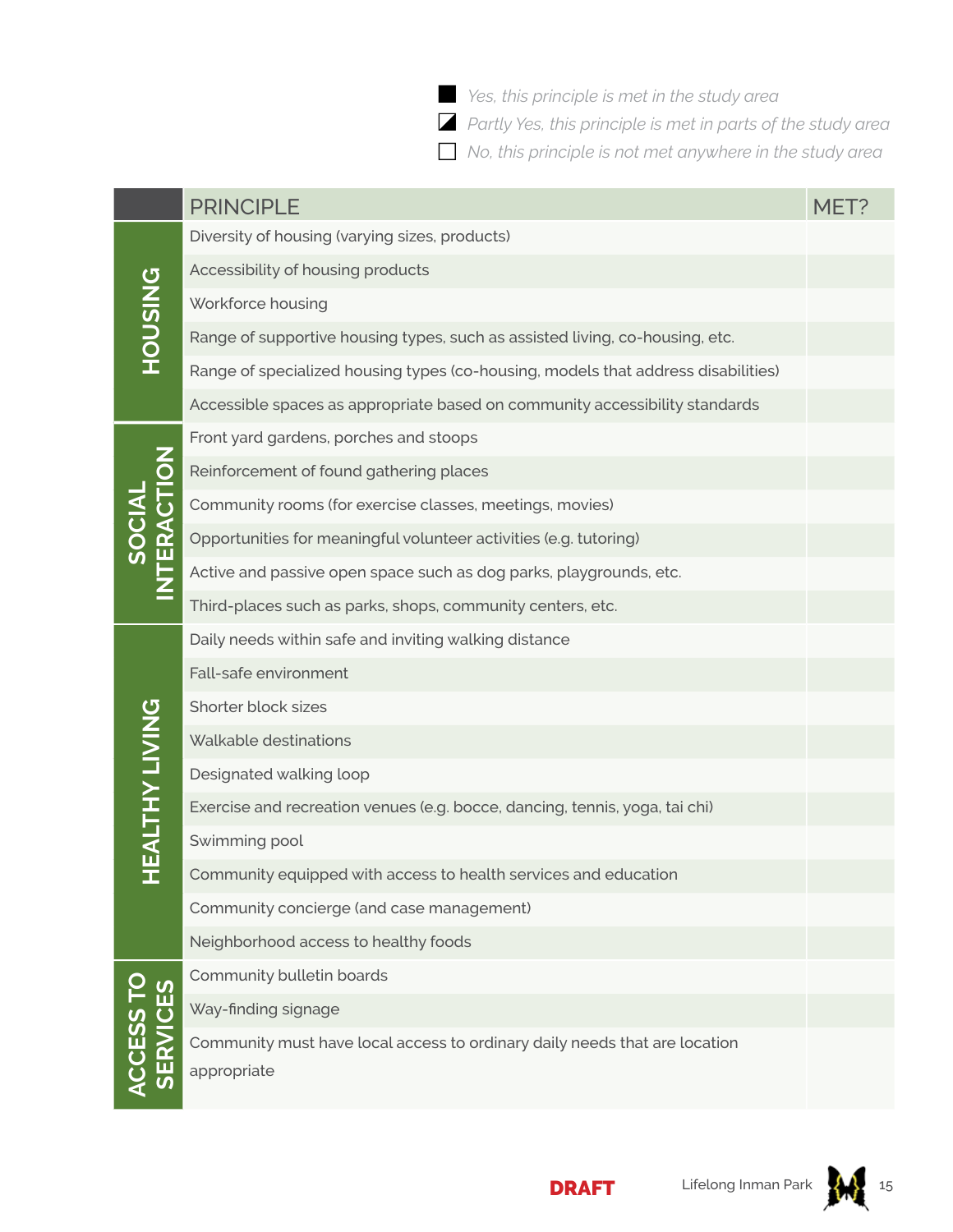### **Appendix C: Existing Transportation Project List**

| <b>Previous</b><br><b>Plan</b> | <b>Project Location</b>                                         | <b>Project Description</b>                                                                                                                                                                                                                                                                                                                                                                                                                               |  |
|--------------------------------|-----------------------------------------------------------------|----------------------------------------------------------------------------------------------------------------------------------------------------------------------------------------------------------------------------------------------------------------------------------------------------------------------------------------------------------------------------------------------------------------------------------------------------------|--|
| <b>Vehicular</b>               |                                                                 |                                                                                                                                                                                                                                                                                                                                                                                                                                                          |  |
| <b>KLNH Strategy</b>           | Highland Avenue bridge (over<br>BeltLine)                       | On-street parking                                                                                                                                                                                                                                                                                                                                                                                                                                        |  |
| <b>KLNH Strategy</b>           | <b>Atlantis Avenue</b>                                          | Parking control upgrades (yellow curb in no parking areas,<br>signage)                                                                                                                                                                                                                                                                                                                                                                                   |  |
| <b>Transit</b>                 |                                                                 |                                                                                                                                                                                                                                                                                                                                                                                                                                                          |  |
|                                | North Highland Avenue (between                                  |                                                                                                                                                                                                                                                                                                                                                                                                                                                          |  |
| <b>KLNH Strategy</b>           | Inman Village Parkway and<br>Elizabeth Street)                  | Consolidated and enhanced bus stop                                                                                                                                                                                                                                                                                                                                                                                                                       |  |
| Connect Atlanta<br>Plan        | around core of City                                             | BeltLine transit - new alignment Light Rail Transit / Streetcar                                                                                                                                                                                                                                                                                                                                                                                          |  |
|                                | <b>Complete Streets &amp; Multi-Use Trails</b>                  |                                                                                                                                                                                                                                                                                                                                                                                                                                                          |  |
| Renew Atlanta<br><b>Bond</b>   | North Highland Ave (from Central<br>Park PLNE to Johnson Rd NE) | Complete street improvements including resurfacing,<br>sidewalk repair, street trees, granite curbing, ADA compliant<br>crosswalks and ramps, lighting, and as space permits, bicycle<br>lanes. Install bulbouts, bus shelters, green stormwater<br>infrastructure and electric vehicle charging stations as<br>appropriate and space permits. Project includes installation of<br>a PHB/RRFB crossing enhancement at Blue Ridge Avenue.                 |  |
| Renew Atlanta<br><b>Bond</b>   | Euclid Avenue (from Austin Ave<br>NE to Moreland Ave NE)        | Complete street improvements including resurfacing,<br>sidewalk repair, street trees, granite curbing, ADA compliant<br>crosswalks and ramps, lighting, and shared lane markings.<br>Install bulb outs, bus shelters, green stormwater infrastructure<br>and electric vehicle charging stations as appropriate and<br>space permits. Subject to engineering study, remove traffic<br>signal at Austin Ave and replace with traffic circle or stop signs. |  |
| Renew Atlanta<br><b>Bond</b>   | Freedom Park Trail to Stone<br>Mountain Trail Connector         | Extend the Stone Mountain multi-use trail along the south<br>side of DeKalb Ave from Rocky Ford Rd/DeKalb Pl to Inman<br>Park/Reynoldstown MARTA Station, the Freedom spur trail,<br>and the Edgewood Ave bike lanes. Project includes safe<br>bicycle and pedestrian access to the Edgewood/Candler Park<br>and Inman Park/Reynoldstown MARTA Stations.                                                                                                 |  |



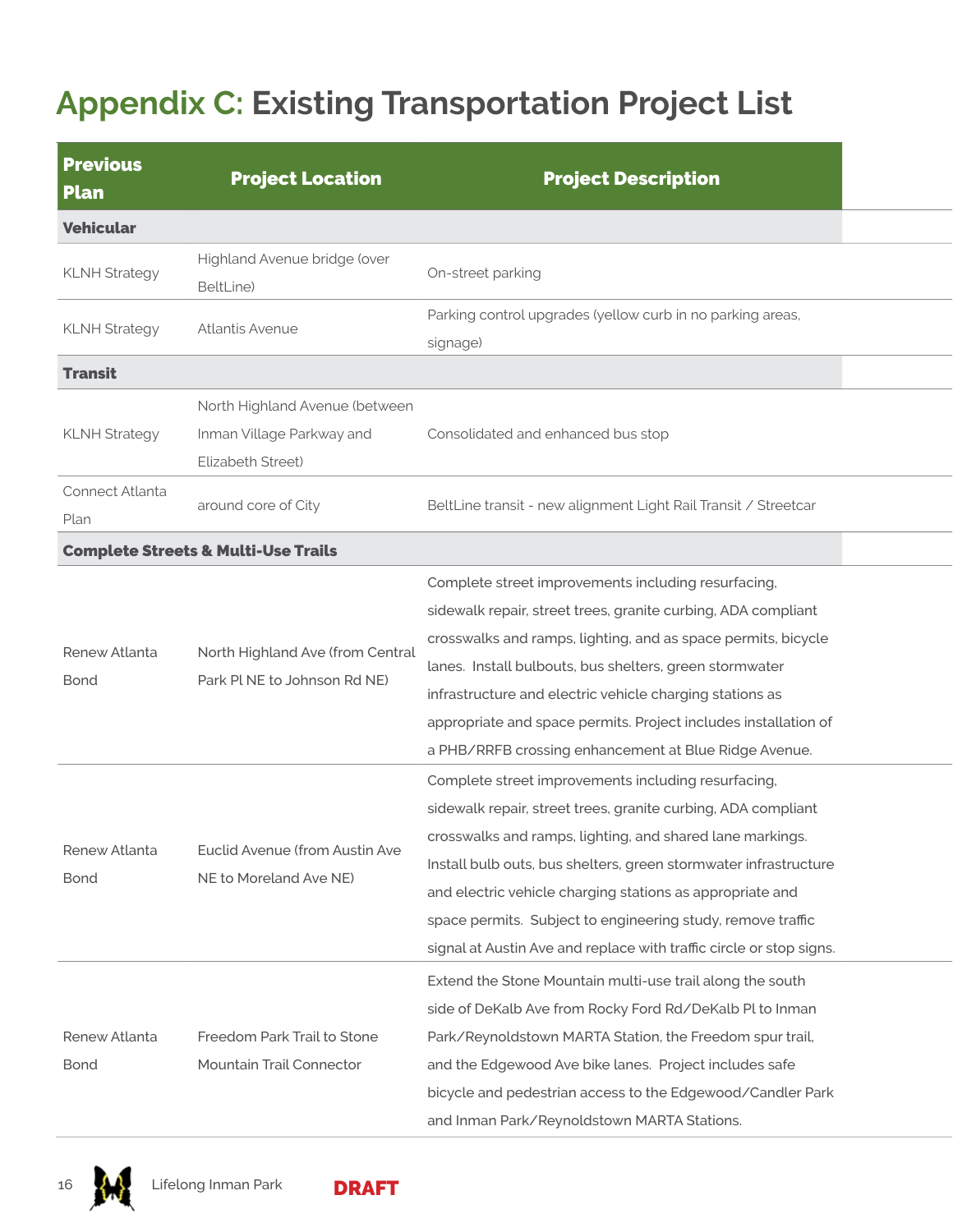| <b>Project Length</b><br>(Linear feet/area) Costs | <b>Construction</b> | <b>Construction</b><br><b>Timeframe</b> | <b>Entity</b> | "Funding<br>Source" |
|---------------------------------------------------|---------------------|-----------------------------------------|---------------|---------------------|
|                                                   |                     |                                         |               |                     |
|                                                   | $$3,000 - $10,000$  | Short-Term                              | COA           | Local               |
| n/a                                               | \$5,000             | Short-Term                              | COA           | Local               |
|                                                   |                     |                                         |               |                     |
| n/a                                               | \$30,000            | Short-Term                              | <b>MARTA</b>  | <b>MARTA</b>        |
| 22 miles                                          |                     |                                         |               |                     |
|                                                   |                     |                                         |               |                     |
| n/a                                               |                     |                                         |               |                     |

n/a

n/a

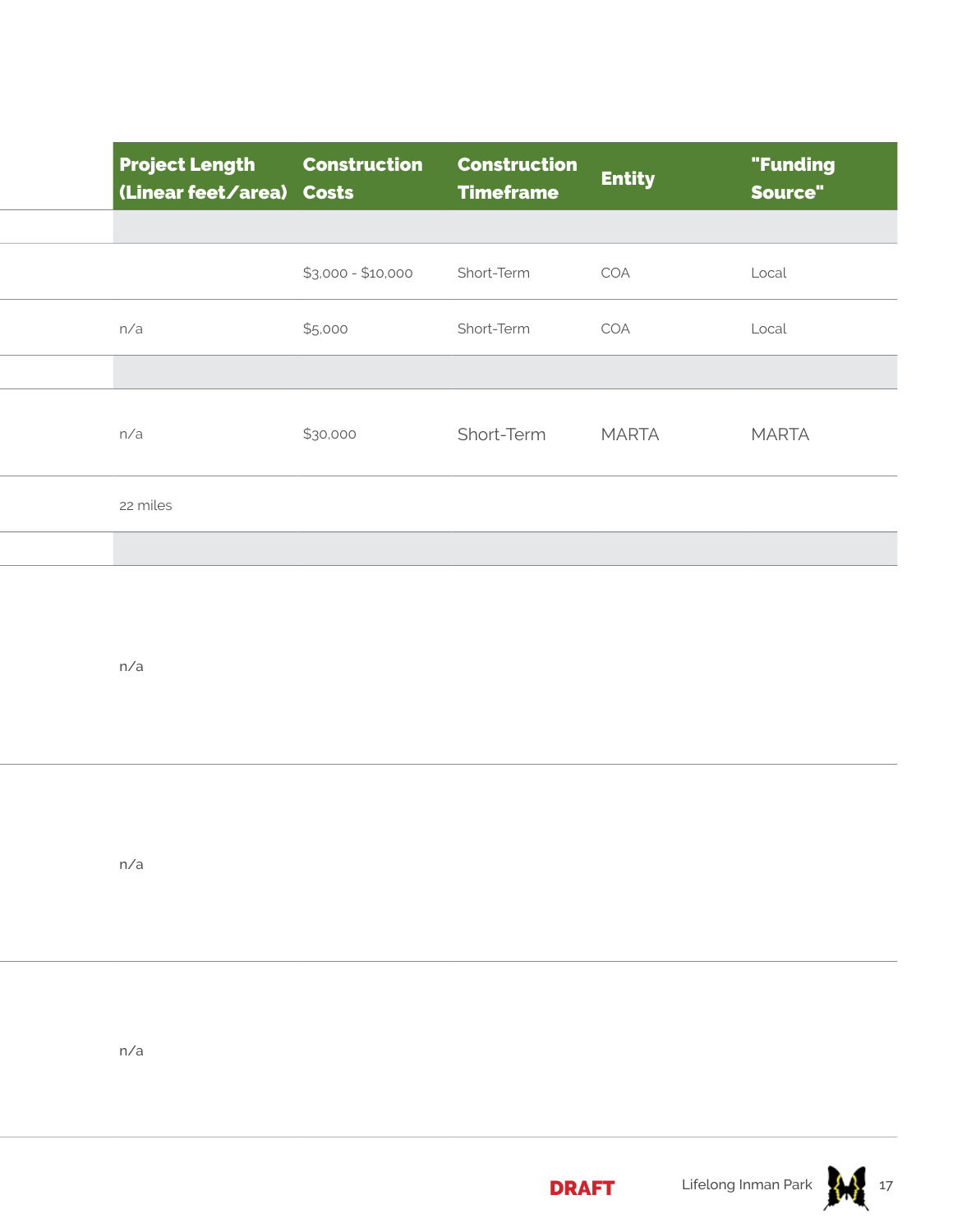| Pedestrian facilities (e.g. sidewalks, crosswalks, curb ramps) |                                                        |                                                                                                                                       |  |  |  |  |
|----------------------------------------------------------------|--------------------------------------------------------|---------------------------------------------------------------------------------------------------------------------------------------|--|--|--|--|
| n/a                                                            | North Highland @ Inman Village<br>Parkway              | New crosswalks and flashing lights                                                                                                    |  |  |  |  |
| n/a                                                            | North Highland @ Inman Quarter                         | New crosswalks and flashing lights                                                                                                    |  |  |  |  |
| n/a                                                            | Edgewood Avenue @ Delta Place                          | Crosswalks and ADA ramp, sidewalks on the east, west, and<br>south sides of Delta Place                                               |  |  |  |  |
| <b>KLNH Strategy</b>                                           | Lake Avenue @ Waddell Street                           | Crosswalk accessibility upgrades (accessible ramps,<br>crosswalks, and signs)                                                         |  |  |  |  |
| <b>KLNH Strategy</b>                                           | Lake Avenue @ Ashland Avenue                           | Crosswalk accessibility upgrades (accessible ramps,<br>crosswalks, and signs)                                                         |  |  |  |  |
| <b>KLNH Strategy</b>                                           | Lake Avenue @ Brickworks<br>Circle/West Ashland Avenue | Crosswalk accessibility upgrades (accessible ramps,<br>crosswalks, and signs)                                                         |  |  |  |  |
| <b>KLNH Strategy</b>                                           | Lake Avenue @ Montag Circle                            | Crosswalk accessibility upgrades (accessible ramps,<br>crosswalks, and signs)                                                         |  |  |  |  |
| <b>KLNH Strategy</b>                                           | Lake Avenue @ Hale Street/<br>Inman Village Parkway    | Crosswalk accessibility upgrades (accessible ramps,<br>crosswalks, and signs)                                                         |  |  |  |  |
| <b>KLNH Strategy</b>                                           | Elizabeth Street @ Atlantis<br>Avenue                  | Mid-block crossing                                                                                                                    |  |  |  |  |
| <b>KLNH Strategy</b>                                           | Krog Street                                            | Mid-block crossing (crosswalk and yield to pedestrian signs by<br>Krog Street Market)                                                 |  |  |  |  |
| <b>KLNH Strategy</b>                                           | North Highland Avenue @ Inman<br>Village Parkway       | Intersection improvements - Crosswalk and private street<br>redesign with traffic signal (as warranted)                               |  |  |  |  |
| <b>KLNH Strategy</b>                                           | North Highland Avenue @ Inman<br>Village Parkway       | Intersection improvements - Crosswalk and private street<br>redesign with rapid flash beacon                                          |  |  |  |  |
| <b>KLNH Strategy</b>                                           | North Highland Avenue @ Inman<br>Village Parkway       | Intersection improvements - Crosswalk and private street<br>redesign with a mini-roundabout (as warranted)                            |  |  |  |  |
| <b>KLNH Strategy</b>                                           | North Highland Avenue @<br>Elizabeth Street            | Intersection improvements - Pedestrian refuges with existing<br>stop signs                                                            |  |  |  |  |
| <b>KLNH Strategy</b>                                           | North Highland Avenue @<br>Elizabeth Street            | Intersection improvements - Pedestrian refuges with a traffic<br>signal (as warranted)                                                |  |  |  |  |
| <b>KLNH Strategy</b>                                           | North Highland Avenue @<br>Elizabeth Street            | Intersection improvements - Pedestrian refuges with a mini<br>roundabout (as warranted)                                               |  |  |  |  |
| <b>KLNH Strategy</b>                                           | Lake Avenue @ Elizabeth Street                         | Intersection improvements - Crosswalks, refuge islands,<br>bulbouts, and an all-way pedestrian phase traffic signal (as<br>warranted) |  |  |  |  |



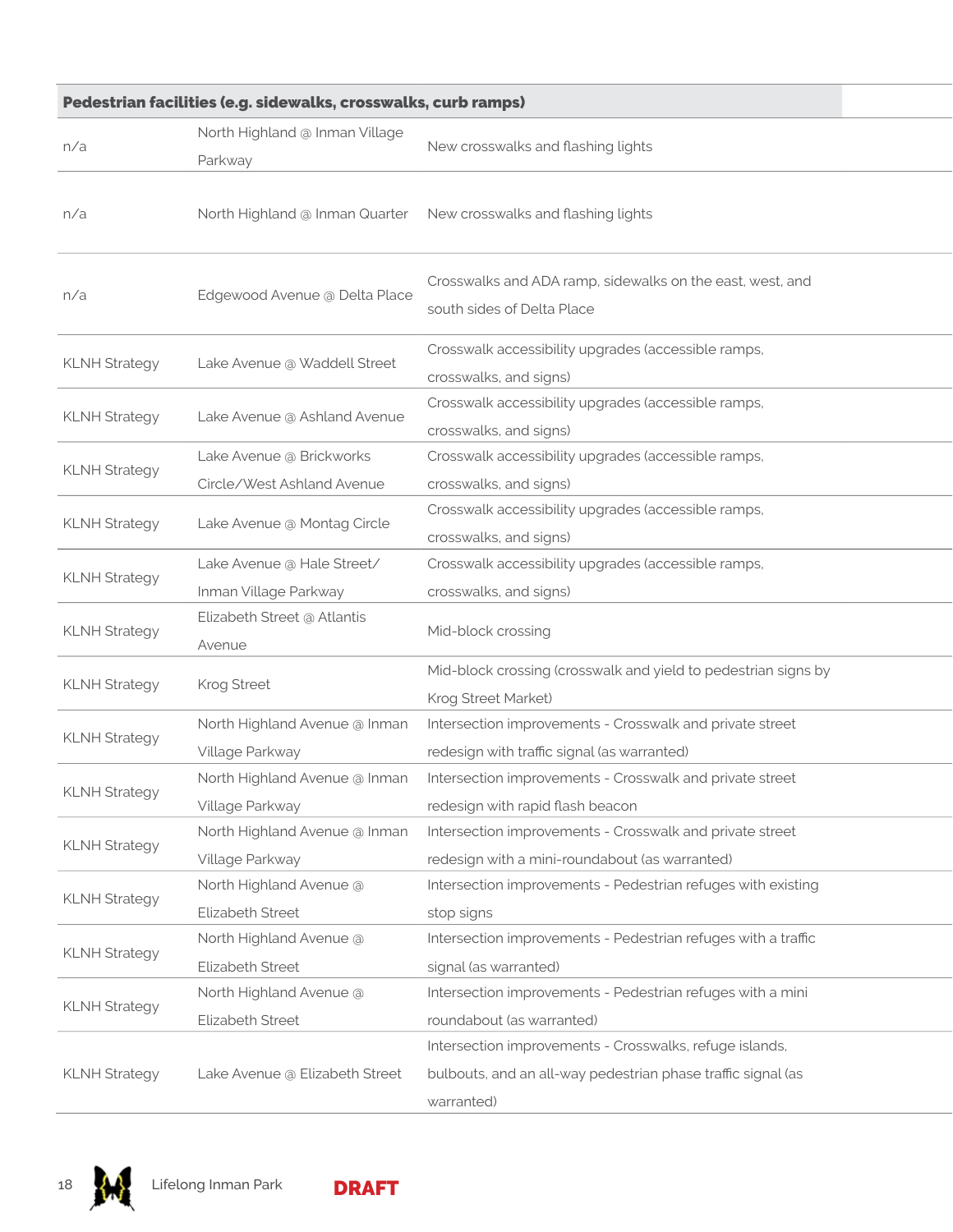|  | New crosswalks and<br>North Highland @ Inman<br>Village Parkway<br>flashing lights |                     | n/a        |                |       |
|--|------------------------------------------------------------------------------------|---------------------|------------|----------------|-------|
|  |                                                                                    |                     |            |                |       |
|  |                                                                                    |                     |            | Inman Park     |       |
|  | n/a                                                                                |                     |            | Transportation |       |
|  |                                                                                    |                     |            | Committee      |       |
|  |                                                                                    |                     |            | Inman Park     |       |
|  | n/a                                                                                |                     |            | Transportation |       |
|  |                                                                                    |                     |            | Committee      |       |
|  | n/a                                                                                | \$7,400             | Short-Term | COA            | Local |
|  | n/a                                                                                | \$7,400             | Short-Term | COA            | Local |
|  | n/a                                                                                | \$7,400             | Short-Term | COA            | Local |
|  | n/a                                                                                | \$7,400             | Short-Term | COA            | Local |
|  | n/a                                                                                | \$7,400             | Short-Term | COA            | Local |
|  | n/a                                                                                | \$20,000            | Short-Term | COA            | Local |
|  | n/a                                                                                | \$6,000             | Short-Term | Private        | Local |
|  | n/a                                                                                | \$176,000           | Short-Term | COA            | Local |
|  | n/a                                                                                | \$31,000            | Short-Term | COA            | Local |
|  | n/a                                                                                | $$35,000 - $60,000$ | Short-Term | COA            | Local |
|  | n/a                                                                                | \$10,500            | Short-Term | COA            | Local |
|  | n/a                                                                                | \$160,500           | Short-Term | COA            | Local |
|  | n/a                                                                                | $$35,000 - $60,000$ | Short-Term | COA            | Local |
|  | n/a                                                                                | $$40,000 - $60,000$ | Mid-Term   | COA            | Local |



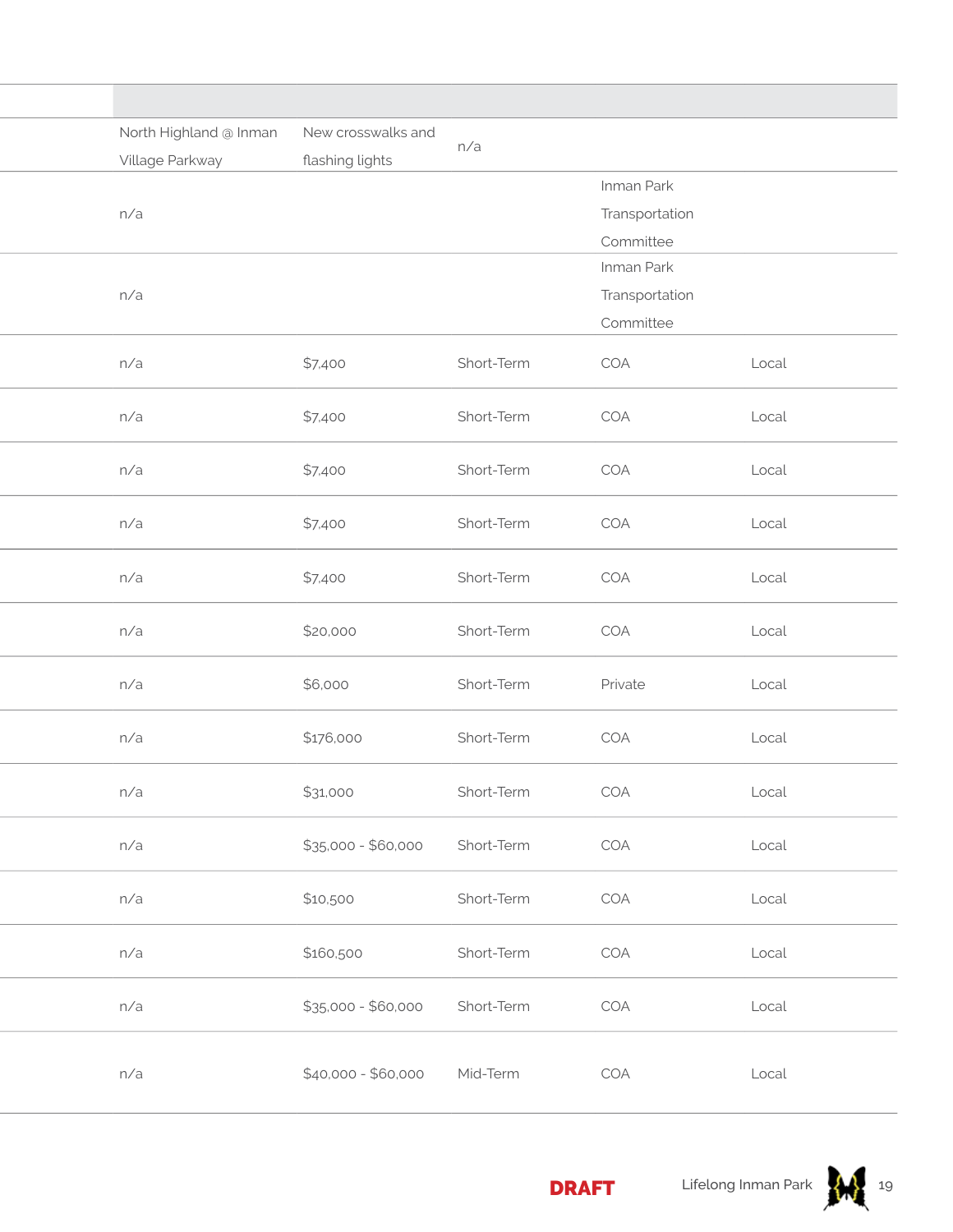| Intersection improvements - Crosswalks, refuge islands, and a<br>Lake Avenue @ Elizabeth Street<br><b>KLNH Strategy</b><br>mini roundabout (as warranted)<br>Krog Street (from Edgewood<br>Avenue to Irwin Street with<br>Pedestrian facilities<br><b>KLNH Strategy</b><br>redevelopment)<br>Atlanta BeltLine -<br>Lake Avenue (from Boulevard to<br>Streetscape improvements (sidewalks, on-street parking, street<br>Subarea 4<br>Waddell Street)<br>lighting, furniture and street trees)<br>Enhanced vehicle and pedestrian safety facilities such<br>as pedestrian gates, fence extensions, textured sidewalk<br>pavement with high contrast colors, active traffic control<br>Atlanta BeltLine -<br>Irwin Street crossing<br>devices, advanced warning signals and traffic lights for<br>Subarea 4<br>vehicles. Although not the only at-grade crossing in the study<br>area, this crossing/transi stop is an important connection to the<br>proposed Sweet Auburn Trolley<br><b>Shared Spaces</b><br>Shared spaces improvements (flush roadway and sidewalk,<br>Lake Avenue @ Ashland Avenue<br><b>KLNH Strategy</b><br>special pavers, landscaping, signs)<br>Lake Avenue @ Brickworks<br>Shared spaces improvements (flush roadway and sidewalk,<br><b>KLNH Strategy</b><br>Circle/West Ashland Avenue<br>special pavers, landscaping, signs)<br>Shared spaces improvements (flush roadway and sidewalk,<br><b>KLNH Strategy</b><br>Lake Avenue @ Montag Circle<br>special pavers, landscaping, signs)<br>Lake Avenue @ Hale Street/<br>Shared spaces improvements (flush roadway and sidewalk,<br><b>KLNH Strategy</b><br>Inman Village Parkway<br>special pavers, landscaping, signs)<br>Elizabeth Street (north of North<br>Shared spaces improvements (flush roadway and sidewalk,<br><b>KLNH Strategy</b><br>special pavers, landscaping, signs)<br>Highland)<br>Lake Street (south side from<br>Elizabeth Street to Waddell<br>Sidewalks<br><b>KLNH Strategy</b><br>Street)<br><b>Bicycle Facilities</b><br>Euclid Avenue (from Moreland<br>Connect Atlanta<br>Secondary Bicycle Connection<br>Avenue to Oakdale Road)<br>Plan<br>Connect Atlanta<br>Euclid Avenue (from Austin<br>Core Bicycle Connection<br>Avenue to Moreland Avenue)<br>Plan<br>Connect Atlanta<br>Euclid Avenue (from Austin<br>Core Bicycle Connection<br>Avenue to Moreland Avenue)<br>Plan<br>DeKalb Avenue (from Krog Street<br>Connect Atlanta<br>to Inman Park / Reynoldstown<br>Secondary Bicycle Connection<br>Plan<br>MARTA) |  |  |  |
|---------------------------------------------------------------------------------------------------------------------------------------------------------------------------------------------------------------------------------------------------------------------------------------------------------------------------------------------------------------------------------------------------------------------------------------------------------------------------------------------------------------------------------------------------------------------------------------------------------------------------------------------------------------------------------------------------------------------------------------------------------------------------------------------------------------------------------------------------------------------------------------------------------------------------------------------------------------------------------------------------------------------------------------------------------------------------------------------------------------------------------------------------------------------------------------------------------------------------------------------------------------------------------------------------------------------------------------------------------------------------------------------------------------------------------------------------------------------------------------------------------------------------------------------------------------------------------------------------------------------------------------------------------------------------------------------------------------------------------------------------------------------------------------------------------------------------------------------------------------------------------------------------------------------------------------------------------------------------------------------------------------------------------------------------------------------------------------------------------------------------------------------------------------------------------------------------------------------------------------------------------------------------------------------------------------------------------------------------------------------------------------------------------------------------------------------------------------------------------------------------------------------------|--|--|--|
|                                                                                                                                                                                                                                                                                                                                                                                                                                                                                                                                                                                                                                                                                                                                                                                                                                                                                                                                                                                                                                                                                                                                                                                                                                                                                                                                                                                                                                                                                                                                                                                                                                                                                                                                                                                                                                                                                                                                                                                                                                                                                                                                                                                                                                                                                                                                                                                                                                                                                                                           |  |  |  |
|                                                                                                                                                                                                                                                                                                                                                                                                                                                                                                                                                                                                                                                                                                                                                                                                                                                                                                                                                                                                                                                                                                                                                                                                                                                                                                                                                                                                                                                                                                                                                                                                                                                                                                                                                                                                                                                                                                                                                                                                                                                                                                                                                                                                                                                                                                                                                                                                                                                                                                                           |  |  |  |
|                                                                                                                                                                                                                                                                                                                                                                                                                                                                                                                                                                                                                                                                                                                                                                                                                                                                                                                                                                                                                                                                                                                                                                                                                                                                                                                                                                                                                                                                                                                                                                                                                                                                                                                                                                                                                                                                                                                                                                                                                                                                                                                                                                                                                                                                                                                                                                                                                                                                                                                           |  |  |  |
|                                                                                                                                                                                                                                                                                                                                                                                                                                                                                                                                                                                                                                                                                                                                                                                                                                                                                                                                                                                                                                                                                                                                                                                                                                                                                                                                                                                                                                                                                                                                                                                                                                                                                                                                                                                                                                                                                                                                                                                                                                                                                                                                                                                                                                                                                                                                                                                                                                                                                                                           |  |  |  |
|                                                                                                                                                                                                                                                                                                                                                                                                                                                                                                                                                                                                                                                                                                                                                                                                                                                                                                                                                                                                                                                                                                                                                                                                                                                                                                                                                                                                                                                                                                                                                                                                                                                                                                                                                                                                                                                                                                                                                                                                                                                                                                                                                                                                                                                                                                                                                                                                                                                                                                                           |  |  |  |
|                                                                                                                                                                                                                                                                                                                                                                                                                                                                                                                                                                                                                                                                                                                                                                                                                                                                                                                                                                                                                                                                                                                                                                                                                                                                                                                                                                                                                                                                                                                                                                                                                                                                                                                                                                                                                                                                                                                                                                                                                                                                                                                                                                                                                                                                                                                                                                                                                                                                                                                           |  |  |  |
|                                                                                                                                                                                                                                                                                                                                                                                                                                                                                                                                                                                                                                                                                                                                                                                                                                                                                                                                                                                                                                                                                                                                                                                                                                                                                                                                                                                                                                                                                                                                                                                                                                                                                                                                                                                                                                                                                                                                                                                                                                                                                                                                                                                                                                                                                                                                                                                                                                                                                                                           |  |  |  |
|                                                                                                                                                                                                                                                                                                                                                                                                                                                                                                                                                                                                                                                                                                                                                                                                                                                                                                                                                                                                                                                                                                                                                                                                                                                                                                                                                                                                                                                                                                                                                                                                                                                                                                                                                                                                                                                                                                                                                                                                                                                                                                                                                                                                                                                                                                                                                                                                                                                                                                                           |  |  |  |
|                                                                                                                                                                                                                                                                                                                                                                                                                                                                                                                                                                                                                                                                                                                                                                                                                                                                                                                                                                                                                                                                                                                                                                                                                                                                                                                                                                                                                                                                                                                                                                                                                                                                                                                                                                                                                                                                                                                                                                                                                                                                                                                                                                                                                                                                                                                                                                                                                                                                                                                           |  |  |  |
|                                                                                                                                                                                                                                                                                                                                                                                                                                                                                                                                                                                                                                                                                                                                                                                                                                                                                                                                                                                                                                                                                                                                                                                                                                                                                                                                                                                                                                                                                                                                                                                                                                                                                                                                                                                                                                                                                                                                                                                                                                                                                                                                                                                                                                                                                                                                                                                                                                                                                                                           |  |  |  |
|                                                                                                                                                                                                                                                                                                                                                                                                                                                                                                                                                                                                                                                                                                                                                                                                                                                                                                                                                                                                                                                                                                                                                                                                                                                                                                                                                                                                                                                                                                                                                                                                                                                                                                                                                                                                                                                                                                                                                                                                                                                                                                                                                                                                                                                                                                                                                                                                                                                                                                                           |  |  |  |
|                                                                                                                                                                                                                                                                                                                                                                                                                                                                                                                                                                                                                                                                                                                                                                                                                                                                                                                                                                                                                                                                                                                                                                                                                                                                                                                                                                                                                                                                                                                                                                                                                                                                                                                                                                                                                                                                                                                                                                                                                                                                                                                                                                                                                                                                                                                                                                                                                                                                                                                           |  |  |  |
|                                                                                                                                                                                                                                                                                                                                                                                                                                                                                                                                                                                                                                                                                                                                                                                                                                                                                                                                                                                                                                                                                                                                                                                                                                                                                                                                                                                                                                                                                                                                                                                                                                                                                                                                                                                                                                                                                                                                                                                                                                                                                                                                                                                                                                                                                                                                                                                                                                                                                                                           |  |  |  |
|                                                                                                                                                                                                                                                                                                                                                                                                                                                                                                                                                                                                                                                                                                                                                                                                                                                                                                                                                                                                                                                                                                                                                                                                                                                                                                                                                                                                                                                                                                                                                                                                                                                                                                                                                                                                                                                                                                                                                                                                                                                                                                                                                                                                                                                                                                                                                                                                                                                                                                                           |  |  |  |
|                                                                                                                                                                                                                                                                                                                                                                                                                                                                                                                                                                                                                                                                                                                                                                                                                                                                                                                                                                                                                                                                                                                                                                                                                                                                                                                                                                                                                                                                                                                                                                                                                                                                                                                                                                                                                                                                                                                                                                                                                                                                                                                                                                                                                                                                                                                                                                                                                                                                                                                           |  |  |  |
|                                                                                                                                                                                                                                                                                                                                                                                                                                                                                                                                                                                                                                                                                                                                                                                                                                                                                                                                                                                                                                                                                                                                                                                                                                                                                                                                                                                                                                                                                                                                                                                                                                                                                                                                                                                                                                                                                                                                                                                                                                                                                                                                                                                                                                                                                                                                                                                                                                                                                                                           |  |  |  |
|                                                                                                                                                                                                                                                                                                                                                                                                                                                                                                                                                                                                                                                                                                                                                                                                                                                                                                                                                                                                                                                                                                                                                                                                                                                                                                                                                                                                                                                                                                                                                                                                                                                                                                                                                                                                                                                                                                                                                                                                                                                                                                                                                                                                                                                                                                                                                                                                                                                                                                                           |  |  |  |
|                                                                                                                                                                                                                                                                                                                                                                                                                                                                                                                                                                                                                                                                                                                                                                                                                                                                                                                                                                                                                                                                                                                                                                                                                                                                                                                                                                                                                                                                                                                                                                                                                                                                                                                                                                                                                                                                                                                                                                                                                                                                                                                                                                                                                                                                                                                                                                                                                                                                                                                           |  |  |  |
|                                                                                                                                                                                                                                                                                                                                                                                                                                                                                                                                                                                                                                                                                                                                                                                                                                                                                                                                                                                                                                                                                                                                                                                                                                                                                                                                                                                                                                                                                                                                                                                                                                                                                                                                                                                                                                                                                                                                                                                                                                                                                                                                                                                                                                                                                                                                                                                                                                                                                                                           |  |  |  |
|                                                                                                                                                                                                                                                                                                                                                                                                                                                                                                                                                                                                                                                                                                                                                                                                                                                                                                                                                                                                                                                                                                                                                                                                                                                                                                                                                                                                                                                                                                                                                                                                                                                                                                                                                                                                                                                                                                                                                                                                                                                                                                                                                                                                                                                                                                                                                                                                                                                                                                                           |  |  |  |
|                                                                                                                                                                                                                                                                                                                                                                                                                                                                                                                                                                                                                                                                                                                                                                                                                                                                                                                                                                                                                                                                                                                                                                                                                                                                                                                                                                                                                                                                                                                                                                                                                                                                                                                                                                                                                                                                                                                                                                                                                                                                                                                                                                                                                                                                                                                                                                                                                                                                                                                           |  |  |  |
|                                                                                                                                                                                                                                                                                                                                                                                                                                                                                                                                                                                                                                                                                                                                                                                                                                                                                                                                                                                                                                                                                                                                                                                                                                                                                                                                                                                                                                                                                                                                                                                                                                                                                                                                                                                                                                                                                                                                                                                                                                                                                                                                                                                                                                                                                                                                                                                                                                                                                                                           |  |  |  |
|                                                                                                                                                                                                                                                                                                                                                                                                                                                                                                                                                                                                                                                                                                                                                                                                                                                                                                                                                                                                                                                                                                                                                                                                                                                                                                                                                                                                                                                                                                                                                                                                                                                                                                                                                                                                                                                                                                                                                                                                                                                                                                                                                                                                                                                                                                                                                                                                                                                                                                                           |  |  |  |
|                                                                                                                                                                                                                                                                                                                                                                                                                                                                                                                                                                                                                                                                                                                                                                                                                                                                                                                                                                                                                                                                                                                                                                                                                                                                                                                                                                                                                                                                                                                                                                                                                                                                                                                                                                                                                                                                                                                                                                                                                                                                                                                                                                                                                                                                                                                                                                                                                                                                                                                           |  |  |  |
|                                                                                                                                                                                                                                                                                                                                                                                                                                                                                                                                                                                                                                                                                                                                                                                                                                                                                                                                                                                                                                                                                                                                                                                                                                                                                                                                                                                                                                                                                                                                                                                                                                                                                                                                                                                                                                                                                                                                                                                                                                                                                                                                                                                                                                                                                                                                                                                                                                                                                                                           |  |  |  |
|                                                                                                                                                                                                                                                                                                                                                                                                                                                                                                                                                                                                                                                                                                                                                                                                                                                                                                                                                                                                                                                                                                                                                                                                                                                                                                                                                                                                                                                                                                                                                                                                                                                                                                                                                                                                                                                                                                                                                                                                                                                                                                                                                                                                                                                                                                                                                                                                                                                                                                                           |  |  |  |
|                                                                                                                                                                                                                                                                                                                                                                                                                                                                                                                                                                                                                                                                                                                                                                                                                                                                                                                                                                                                                                                                                                                                                                                                                                                                                                                                                                                                                                                                                                                                                                                                                                                                                                                                                                                                                                                                                                                                                                                                                                                                                                                                                                                                                                                                                                                                                                                                                                                                                                                           |  |  |  |
|                                                                                                                                                                                                                                                                                                                                                                                                                                                                                                                                                                                                                                                                                                                                                                                                                                                                                                                                                                                                                                                                                                                                                                                                                                                                                                                                                                                                                                                                                                                                                                                                                                                                                                                                                                                                                                                                                                                                                                                                                                                                                                                                                                                                                                                                                                                                                                                                                                                                                                                           |  |  |  |
|                                                                                                                                                                                                                                                                                                                                                                                                                                                                                                                                                                                                                                                                                                                                                                                                                                                                                                                                                                                                                                                                                                                                                                                                                                                                                                                                                                                                                                                                                                                                                                                                                                                                                                                                                                                                                                                                                                                                                                                                                                                                                                                                                                                                                                                                                                                                                                                                                                                                                                                           |  |  |  |
|                                                                                                                                                                                                                                                                                                                                                                                                                                                                                                                                                                                                                                                                                                                                                                                                                                                                                                                                                                                                                                                                                                                                                                                                                                                                                                                                                                                                                                                                                                                                                                                                                                                                                                                                                                                                                                                                                                                                                                                                                                                                                                                                                                                                                                                                                                                                                                                                                                                                                                                           |  |  |  |
|                                                                                                                                                                                                                                                                                                                                                                                                                                                                                                                                                                                                                                                                                                                                                                                                                                                                                                                                                                                                                                                                                                                                                                                                                                                                                                                                                                                                                                                                                                                                                                                                                                                                                                                                                                                                                                                                                                                                                                                                                                                                                                                                                                                                                                                                                                                                                                                                                                                                                                                           |  |  |  |
|                                                                                                                                                                                                                                                                                                                                                                                                                                                                                                                                                                                                                                                                                                                                                                                                                                                                                                                                                                                                                                                                                                                                                                                                                                                                                                                                                                                                                                                                                                                                                                                                                                                                                                                                                                                                                                                                                                                                                                                                                                                                                                                                                                                                                                                                                                                                                                                                                                                                                                                           |  |  |  |
|                                                                                                                                                                                                                                                                                                                                                                                                                                                                                                                                                                                                                                                                                                                                                                                                                                                                                                                                                                                                                                                                                                                                                                                                                                                                                                                                                                                                                                                                                                                                                                                                                                                                                                                                                                                                                                                                                                                                                                                                                                                                                                                                                                                                                                                                                                                                                                                                                                                                                                                           |  |  |  |
|                                                                                                                                                                                                                                                                                                                                                                                                                                                                                                                                                                                                                                                                                                                                                                                                                                                                                                                                                                                                                                                                                                                                                                                                                                                                                                                                                                                                                                                                                                                                                                                                                                                                                                                                                                                                                                                                                                                                                                                                                                                                                                                                                                                                                                                                                                                                                                                                                                                                                                                           |  |  |  |
|                                                                                                                                                                                                                                                                                                                                                                                                                                                                                                                                                                                                                                                                                                                                                                                                                                                                                                                                                                                                                                                                                                                                                                                                                                                                                                                                                                                                                                                                                                                                                                                                                                                                                                                                                                                                                                                                                                                                                                                                                                                                                                                                                                                                                                                                                                                                                                                                                                                                                                                           |  |  |  |
|                                                                                                                                                                                                                                                                                                                                                                                                                                                                                                                                                                                                                                                                                                                                                                                                                                                                                                                                                                                                                                                                                                                                                                                                                                                                                                                                                                                                                                                                                                                                                                                                                                                                                                                                                                                                                                                                                                                                                                                                                                                                                                                                                                                                                                                                                                                                                                                                                                                                                                                           |  |  |  |
|                                                                                                                                                                                                                                                                                                                                                                                                                                                                                                                                                                                                                                                                                                                                                                                                                                                                                                                                                                                                                                                                                                                                                                                                                                                                                                                                                                                                                                                                                                                                                                                                                                                                                                                                                                                                                                                                                                                                                                                                                                                                                                                                                                                                                                                                                                                                                                                                                                                                                                                           |  |  |  |
|                                                                                                                                                                                                                                                                                                                                                                                                                                                                                                                                                                                                                                                                                                                                                                                                                                                                                                                                                                                                                                                                                                                                                                                                                                                                                                                                                                                                                                                                                                                                                                                                                                                                                                                                                                                                                                                                                                                                                                                                                                                                                                                                                                                                                                                                                                                                                                                                                                                                                                                           |  |  |  |



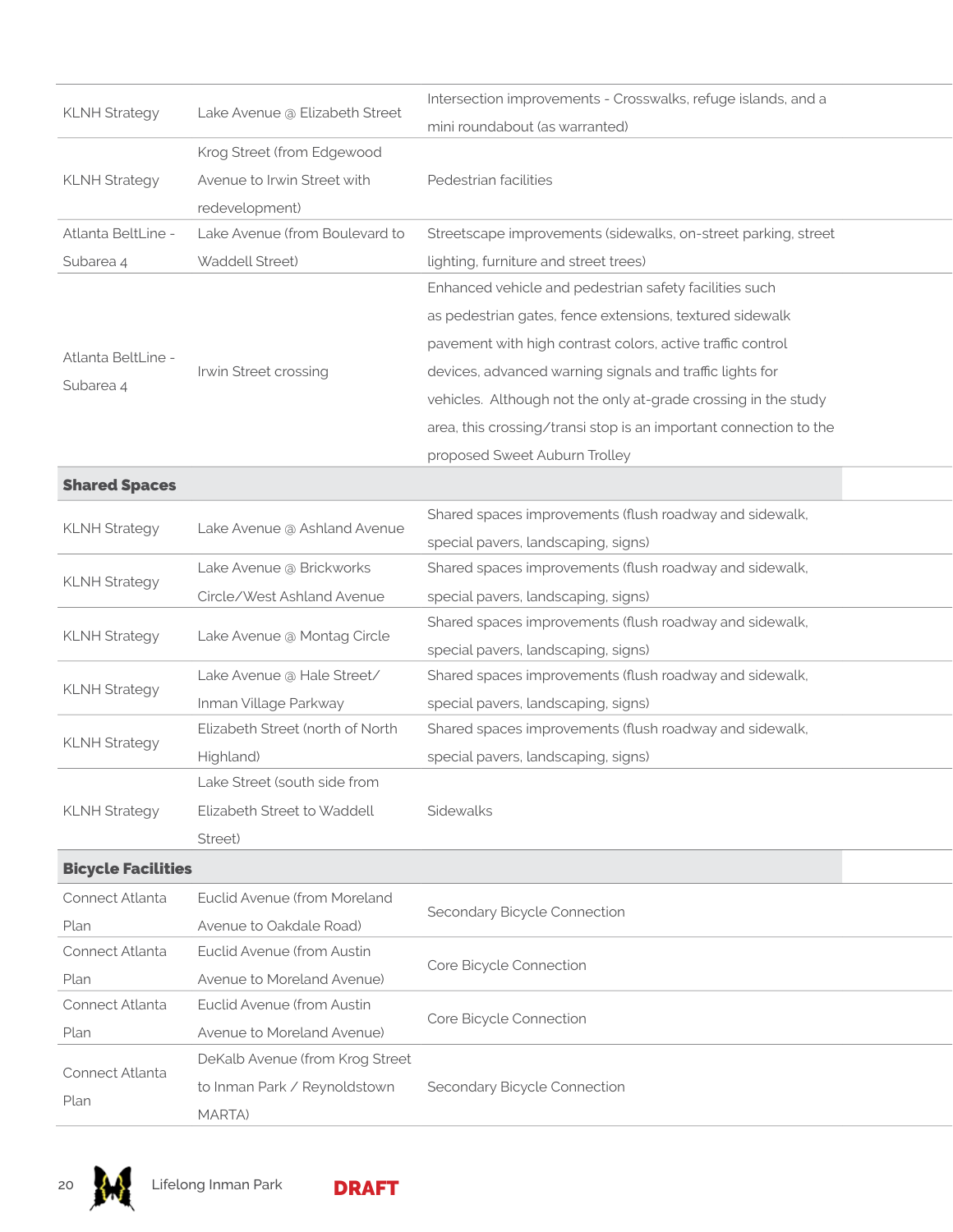| n/a        | $$90,000 - $130,000$  | Mid-Term   | COA     | Local   |
|------------|-----------------------|------------|---------|---------|
| n/a        | TBD                   | Short-Term | Private | Private |
| 2,730 Feet |                       |            |         |         |
|            |                       |            |         |         |
| n/a        |                       |            |         |         |
|            |                       |            |         |         |
|            |                       |            |         |         |
| n/a        | \$25,000              | Mid-Term   | COA     | Local   |
| n/a        | \$25,000              | Mid-Term   | COA     | Local   |
| n/a        | \$25,000              | Mid-Term   | COA     | Local   |
| n/a        | \$25,000              | Mid-Term   | COA     | Local   |
| n/a        | $$0.5 - $1.5$ million | Mid-Term   | COA     | Local   |
| 6' wide    | \$51,750              | Short-Term | COA     | Local   |
|            |                       |            |         |         |
|            |                       |            |         |         |

3,362 Feet

1,289 Feet

3,869 Feet

3,768 Feet



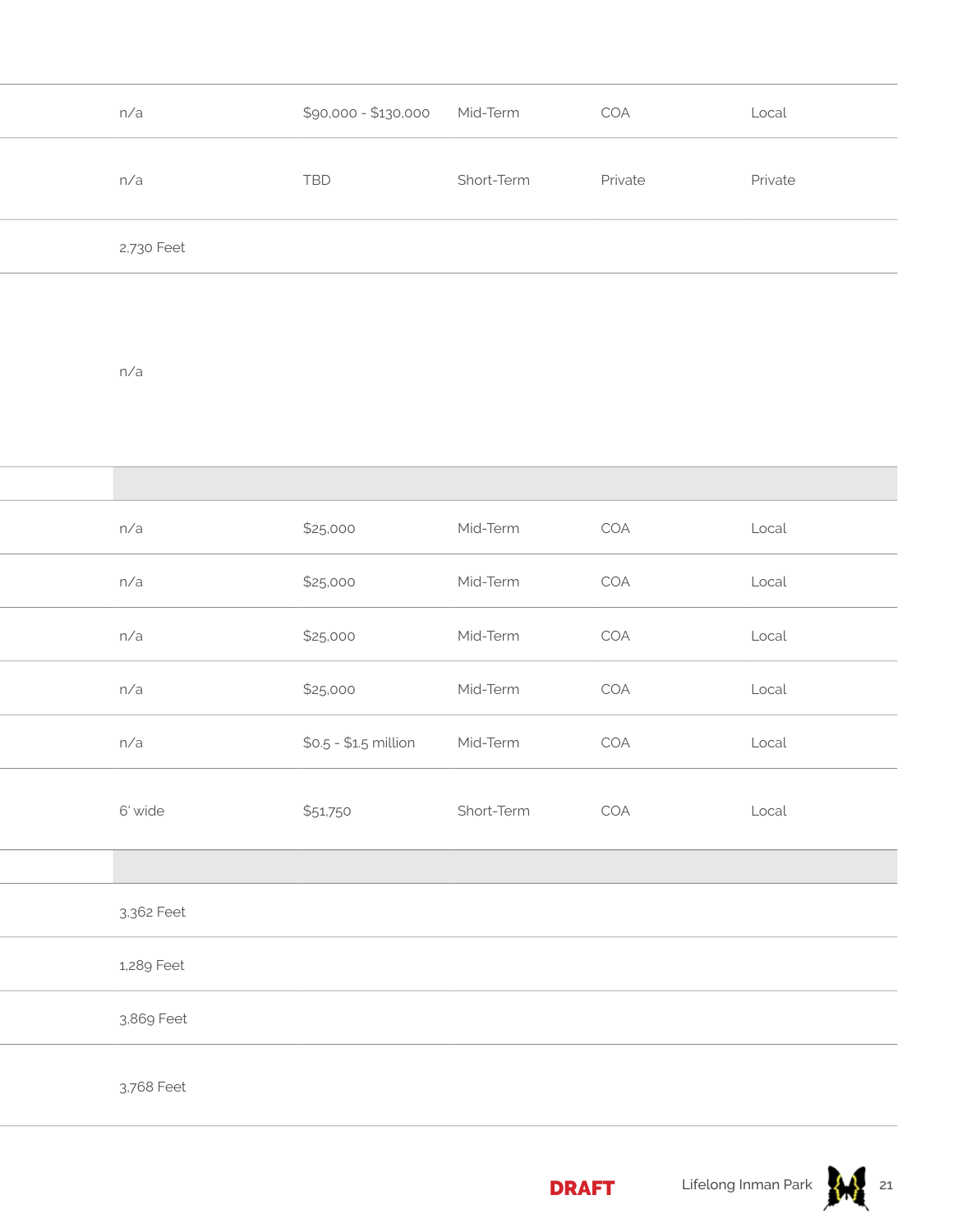| Connect Atlanta        | DeKalb Avenue (from Inman                        |                                                             |  |
|------------------------|--------------------------------------------------|-------------------------------------------------------------|--|
|                        | Park / Reynoldstown MARTA to                     | Secondary Bicycle Connection                                |  |
| Plan                   | Moreland Avenue)                                 |                                                             |  |
| Connect Atlanta        | DeKalb Avenue (from Moreland                     | Secondary Bicycle Connection                                |  |
| Plan                   | Avenue to Oakdale Road)                          |                                                             |  |
| <b>Traffic Calming</b> |                                                  |                                                             |  |
|                        | Edgewood Avenue @ Waverly                        |                                                             |  |
| <b>KLNH Strategy</b>   | Way                                              | Stop Sign                                                   |  |
| <b>KLNH Strategy</b>   | <b>Ashland Avenue</b>                            | Traffic calming                                             |  |
|                        | Access Management (e.g. driveways, aprons, etc.) |                                                             |  |
|                        | Atlanta BeltLine access point                    |                                                             |  |
| <b>KLNH Strategy</b>   | (Private street behind Parish, in                | ADA-accessible ramps and walkways, or stairs, as applicable |  |
|                        | the Highland Steel development)                  |                                                             |  |
|                        | Atlanta BeltLine access point                    |                                                             |  |
| <b>KLNH Strategy</b>   | (Montage Circle, west of Highland                | ADA-accessible ramps and walkways, or stairs, as applicable |  |
|                        | Avenue bridge in Inman Park                      |                                                             |  |
|                        | Village development)                             |                                                             |  |
|                        | Atlanta BeltLine access point                    |                                                             |  |
| <b>KLNH Strategy</b>   | (Krog Street near Rathbun's                      | ADA-accessible ramps and walkways, or stairs, as applicable |  |
|                        | Steakhouse)                                      |                                                             |  |
| <b>KLNH Strategy</b>   | Atlanta BeltLine access point                    | ADA-accessible ramps and walkways, or stairs, as applicable |  |
|                        | (Krog Street Market)                             |                                                             |  |
| <b>KLNH Strategy</b>   | Freedom Park (Atlantis Avenue)                   | Access improvements                                         |  |
| <b>Other</b>           |                                                  |                                                             |  |
| <b>KLNH Strategy</b>   | varies                                           | Wayfinding signs                                            |  |
|                        | Krog Street (Edgewood Avenue                     |                                                             |  |
| <b>KLNH Strategy</b>   | to Atlanta BeltLine, including                   | Sharrow markings                                            |  |
|                        | small segment of Irwin Street)                   |                                                             |  |
|                        |                                                  |                                                             |  |